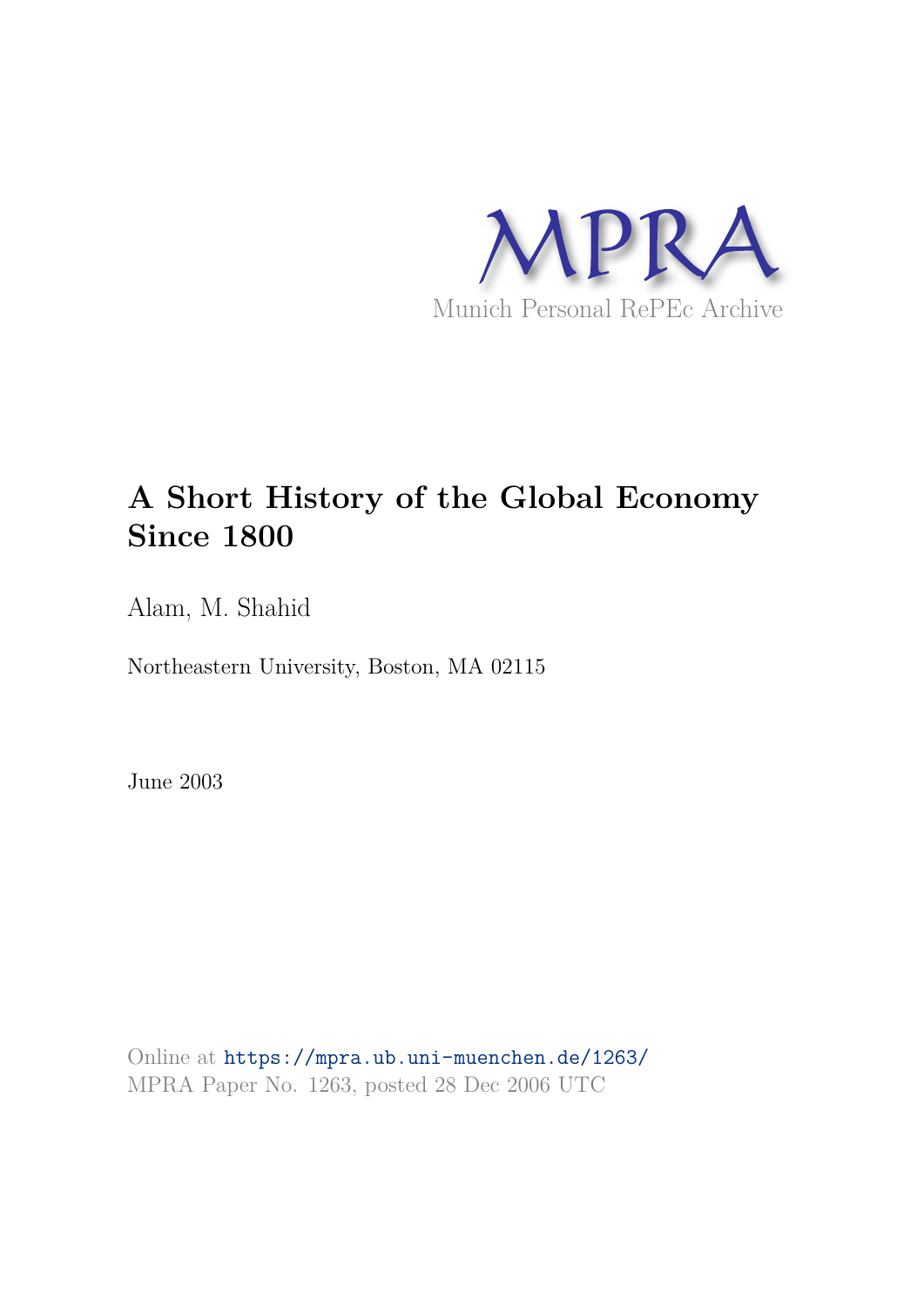# A Short History of the Global Economy Since 1800

#### **June 2003**

This paper presents a schematic history of the global economy since 1800. The economic and political logic of global capitalism in this period is defined by its ability to derive a growing share of its energy from fossil fuels. The explosive growth of this period, the dominance of capital, the growing military superiority of centers of capitalist growth, and the widening disparities in the global economy are ultimately driven by the logic of fossilbased capitalism. From 1800 to 1950, the global economy experienced growing centralization of capital and power, dividing the global economy into an advanced and dominant Center and a backward and subordinate Periphery. A period of decentralization follows from 1950 to1990, when most segments of the Periphery regained various levels of control over their economies. Since the early 1990s, the forces of centralization have gained the upper hand.

> M. Shahid Alam Professor of Economics Northeastern University, Boston, MA 02760 m.alam@neu.edu

### Key Words

Global economy, fossil-fuels, centralization, Periphery, Center, Imperialism, Karl Marx

**JEL Codes** 

N0, O1, F0, B0

©M. Shahid Alam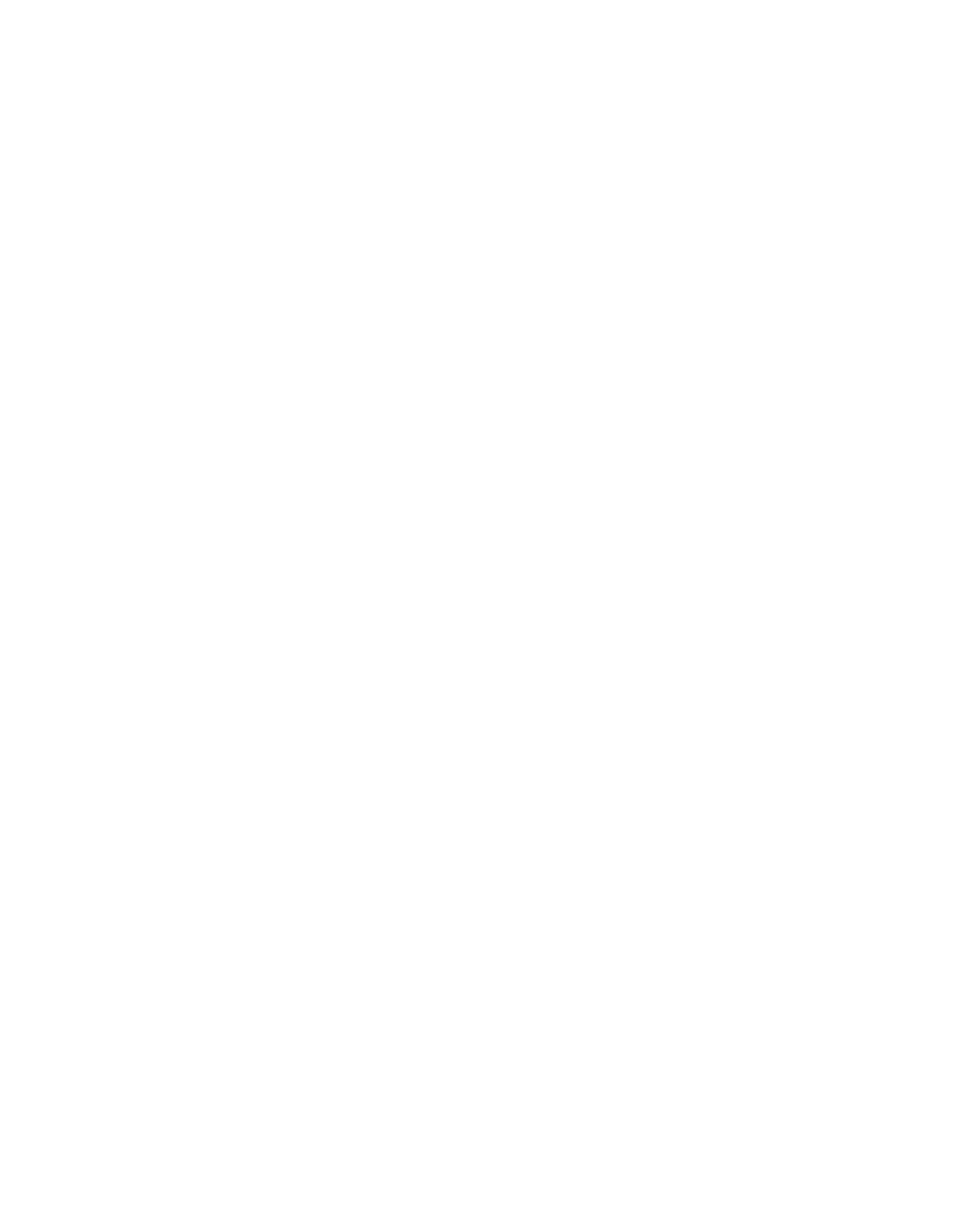This is a short history of the global economy since 1800. It is about the system of global capitalism that took shape once the British economy went 'underground' and began to draw its energy and, increasingly, its raw materials from mineral resources.

The progressive substitution of minerals for plants, as the economy's source of energy and raw materials, transformed the dynamics of capitalism. It opened up vast new sources of energy and raw materials, freeing the economy from the narrow resource constraints of an organic, plant-based economy. The new cheaper, more abundant energy produced dramatic reductions in the costs of transportation; a growing volume and range of goods could now enter into long-distance and international trade; and this rapidly created the basis for an international division of labor. But the resource substitution also deepened the logic of uneven development. On the one hand, the mineralbased economy created several positive feedbacks that strengthened the already existing tendency towards the division of trading areas into Core and Periphery, or concentrations of high and low value-added activities. In addition, it augmented the military power of the states that pioneered these new technolgies. Together, these tendencies-markets, energy substitution, and force-created the modern global economy, increasingly integrated but also deeply divided into a Core and Periphery.<sup>1</sup>

The history of the new mineral-based global economy falls into three phases, defined with reference to the degree of global centralization of power. The first phase, lasting from 1800 to 1945, concentrated power—and, with it, capital, technology, science and manufactures-in a small number of Core areas, notably Britain, France, United States, and Germany. Conversely, the greater part of the Periphery - nearly all of Asia and Africa - lost its sovereignty to a few Core countries, was forced to open their

<sup>&</sup>lt;sup>1</sup> The terms, organic and mineral-based economy, are borrowed from Wrigley  $(1988:12)$ .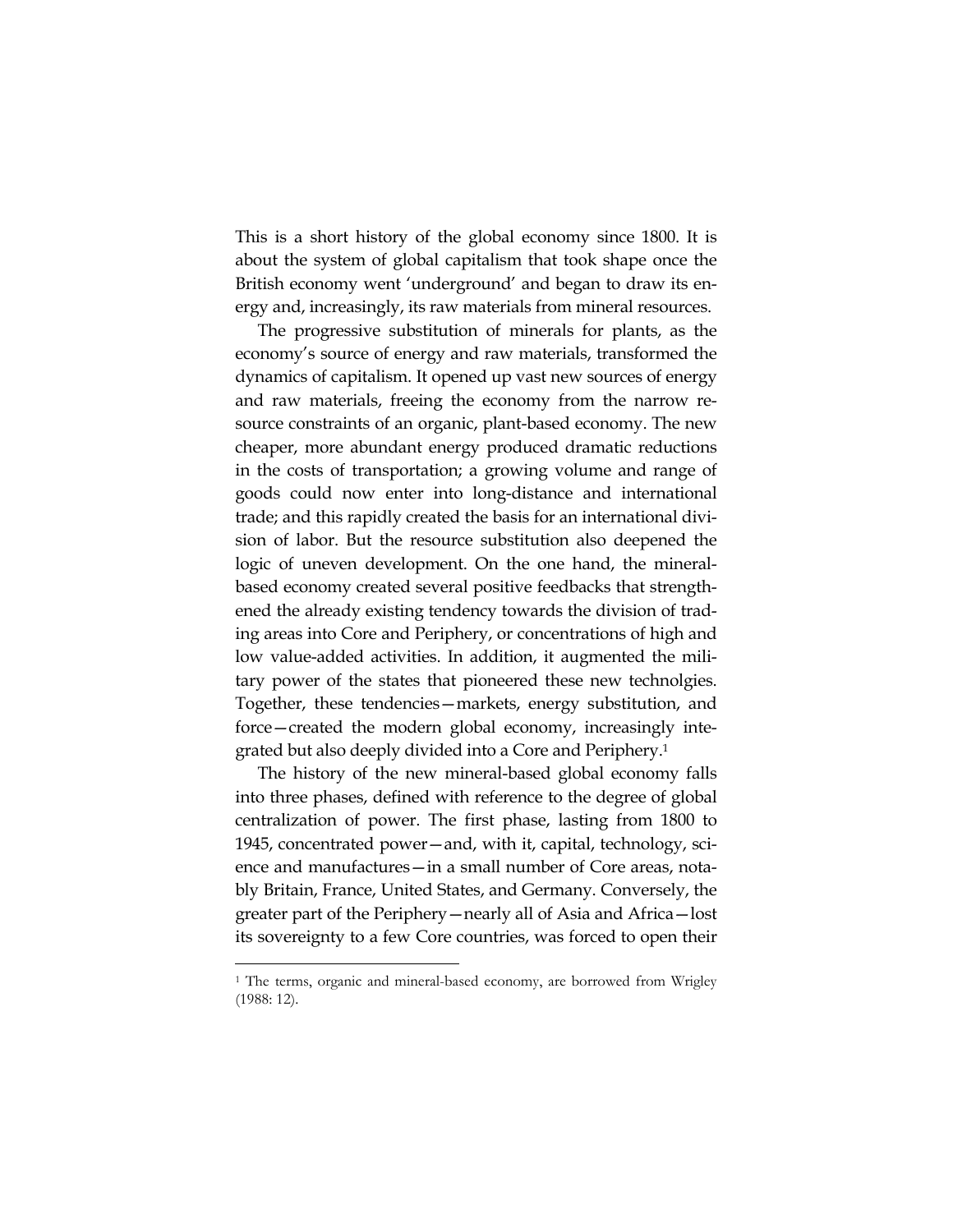economies to Core capital, specialized in primary goods, and scarcely experienced any improvements in the living standards of the indigenous population. The global economy slowly entered into a second phase in the late 1940s, although this process was initiated earlier with the Russian Revolution of 1917, when power was decentralized from the Core to the Periphery. On the level of the economy, this decentralization reversed the earlier concentration of manufactures in the Core countries, and produced dramatic acceleration of growth in the dependent Periphery. Starting in the 1980s, however, power was again recentralized in the Core countries. Already, by the mid-1990s, this re-centralization had exceeded the previous peak in the global centralization of power attained during the late nineteenth century. This paper will examine these three movements of the global economy, though the emphasis will be on analyzing the dynamics of the third movement.

# **Two Economic Logics**

It is important to begin by laying out, if only briefly, the different logics underlying the organic, land-based economy that held center stage before 1800 and the inorganic, mineral-based economy that has been developing since that date.

In the old agrarian system, two factors perennially constrained its capacity for economic growth. This system drew nearly all its energy from plants, the source of our food, fuel, fiber and other raw materials; this constrained the supply of energy since the land necessary for growing plants was available only in finite quantities. In addition, this system only used organic instruments, men and animals, for converting the energy captured by plants into mechanical energy. These organic instruments did not favor growth since their upkeep required large amounts of land, and their efficiency at converting energy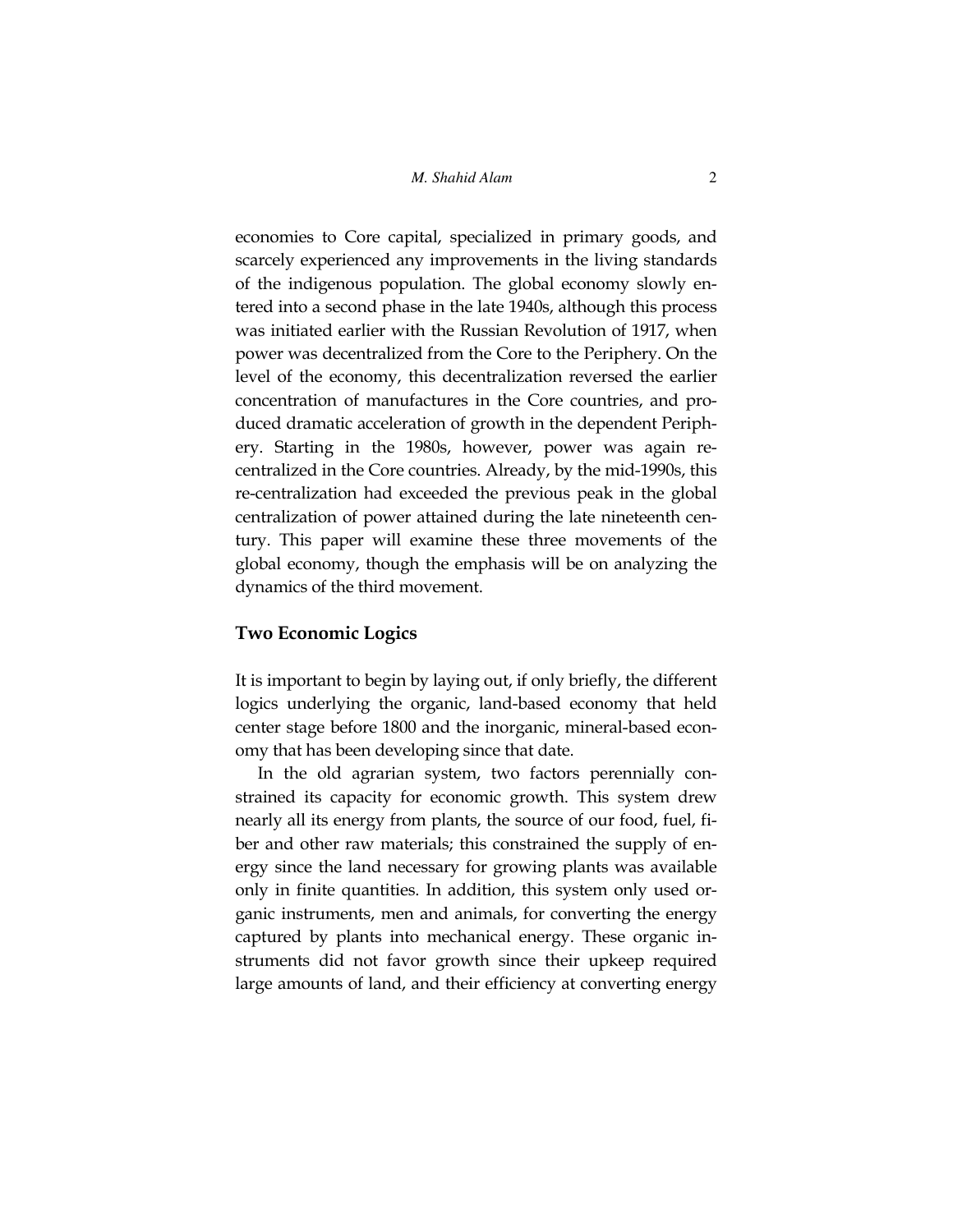could scarcely be improved upon. As a result, once all accessible land had been brought into use, the agrarian system grew by improving the organization of work, primarily through division of labor; inventing machines that enhanced the efficiency of work; or improving the quality of existing lands. The division of labor offered the best prospects for growth, though this was limited — as Adam Smith so famously noted — by the extent of the market, or transportation and institutions of exchange. Most importantly, once all the land was in use, the limits on growth pressed harder. It was land, or its ability to fix solar energy through plants, that appeared to impose the final constraint on growth in this organic economy.

The new inorganic economy that developed after 1800 transcended the dual limits that constrained growth in the organic economy. It drew its energy and raw materials increasingly from stocks of minerals, and since these stocks were quite large relative to the rate at which they could be drawn down, this virtually lifted the cap on energy flows available to the economy. More importantly, the energy from fossil fuels was converted to mechanical energy by machines: the steam engine and, later, internal combustion engine. Once these machines outstripped the organic instruments for converting energy to work, they found growing applications in transportation, manufacturing, and, eventually, agriculture. In time, the cheaper energy, when combined with advances in science and technology, produced cheaper inorganic substitutes for organic raw materials. This was in addition to the uses of fossil fuels, which began at an earlier date, in heating homes, lighting and smelting.

This energy revolution created a variety of positive feedbacks. First, the fossil fuels freed land from producing fuels and fodder; the development of inorganic substitutes for organic raw materials had the same effect. In other words, even as the new economy expanded, it released land that could be used for pro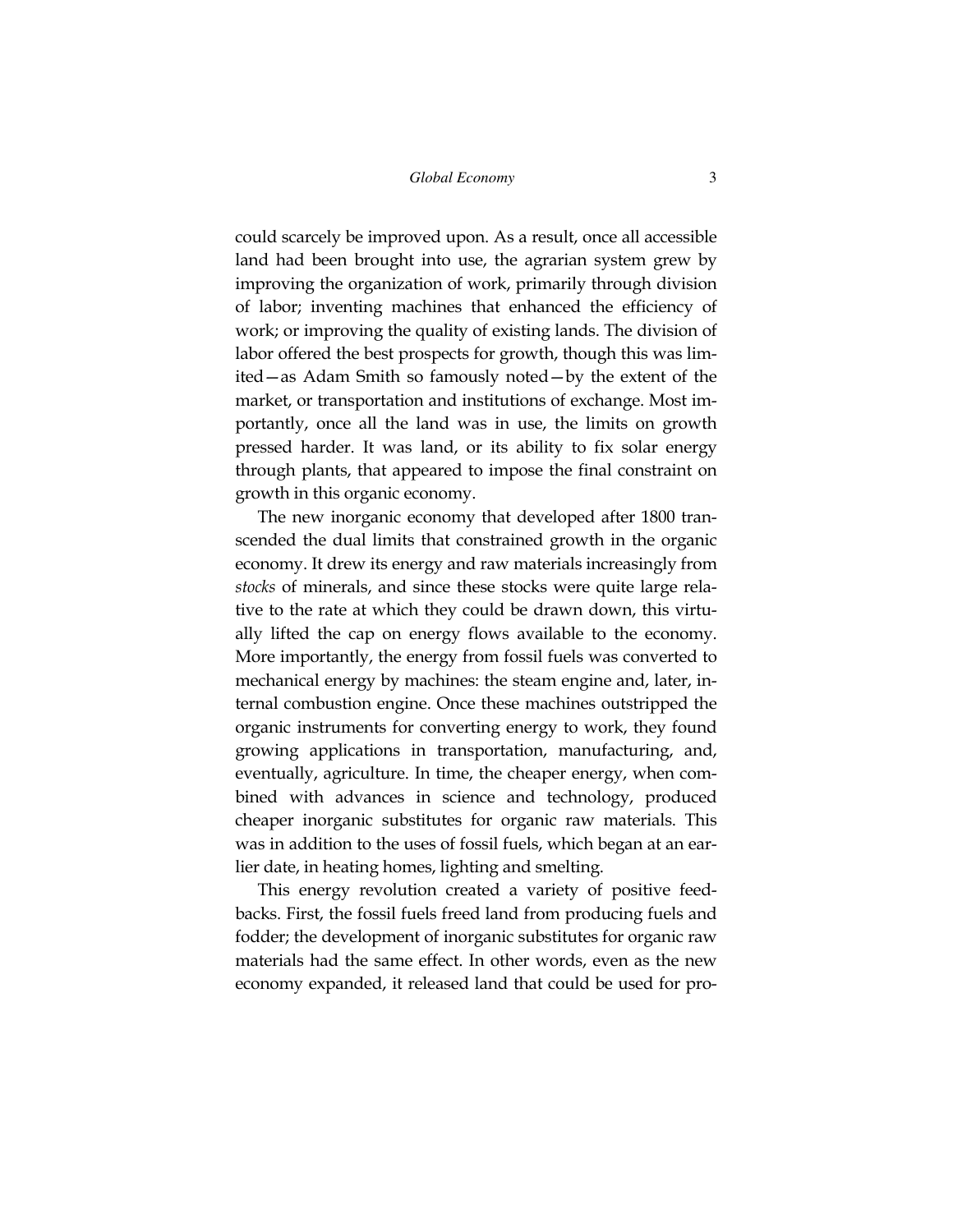ducing more food and organic raw materials, and we can expect this to reduce the industrial economy's propensity to imports of food and raw materials, at least during the early stages of this development. Second, the cheaper energy reduced the costs of manufacturing and transportation; in turn, the cheaper transportation produced cumulative cost reductions in manufacturing through wider markets, greater division of labor, technology spillovers, and other linkages. These cumulative cost-reductions and, in part, their localized effects, created a tendency to concentrate the world's manufactures in countries—the Core countries—that took an early lead in harnessing the new energy. Conversely, the rest of the world, the Periphery, specialized in producing food and raw materials, still using the old source of energy. Finally, the new energy per se stimulated endless innovations in production technology. Since large and increasing amounts of energy could now be concentrated at one point in space, this led to the development of larger, faster, and more powerful machines for use in transportation, manufacturing, mining, construction and, eventually, agriculture. This constituted a third source of cumulative growth in the industrial economy.

The energy revolution had created a new economic dynamics. Unlike the muscle-driven, plant-based, land-constrained agrarian economy, the industrial economy increasingly drew upon minerals for its energy and raw materials, employed engines to convert fossil fuels to mechanical energy, and used this energy to mechanize work in manufacturing, transportation, construction, and agriculture. The productive capacity of the industrial economy was not constrained by energy, as in the old agrarian economy, but by its ability to deploy machines that converted energy to work. The engine of growth in this economy was capital accumulation, since this determined how fast it could expand the stock of energy-converting and energy-using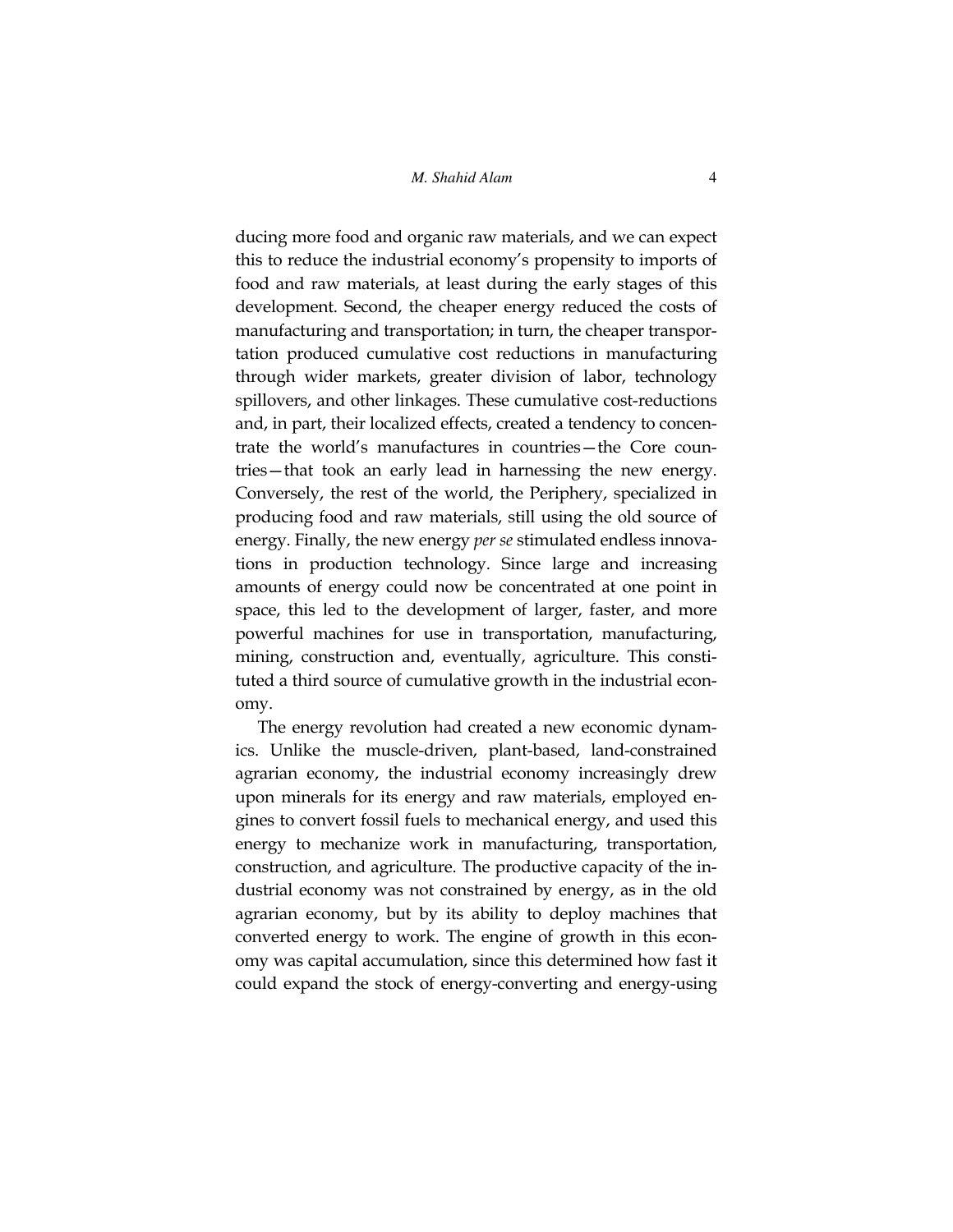#### **Global Economy**

machines available to the economy. As a result, capitalists replaced landlords as the central actors in the new industrial economy.

These profound changes created new classes and class conflicts. The new energy-converting and energy-using machines downgraded the workers in manufacturing even as they pushed this sector to the center of the economy. Of course, the workers were still needed, but the new machines diminished their importance. Now the workers could not own their machines, which were too expensive compared to what they were able to save individually. The craftsmen, artisans, and even peasants, became labor, hired by capitalists to tend to the machines, fix them when they broke down, or perform tasks that had not yet been mechanized. The machines-and their capitalist proprietors-now employed the workers. In addition, since the new energy created concentrations of factories, it also assembled great masses of workers in one workplace. These conditions favored the growth of class consciousness on both sides of the production process.

The industrial economy deepened the polarizing tendencies in the agrarian system. Formerly, due to the greater economies of scale in manufactures compared to primary goods, there was a tendency for manufactures to be concentrated in countries which acquired the biggest markets, whether by chance or force. By reducing the costs of manufactures and transportation and creating mineral-based substitutes for raw materials, the energy revolution strengthened this tendency. In addition, both directly and indirectly, the energy revolution added to a country's military power by stimulating prosperity, reducing the cost of arms and armaments, and improving military technology as inventors drew upon the general advances in the economy's technical capabilities. In time, the development of steamboats, better prophylactics against tropical diseases, and the development of rapid-firing weapons sealed the fate of Africa and Asia; they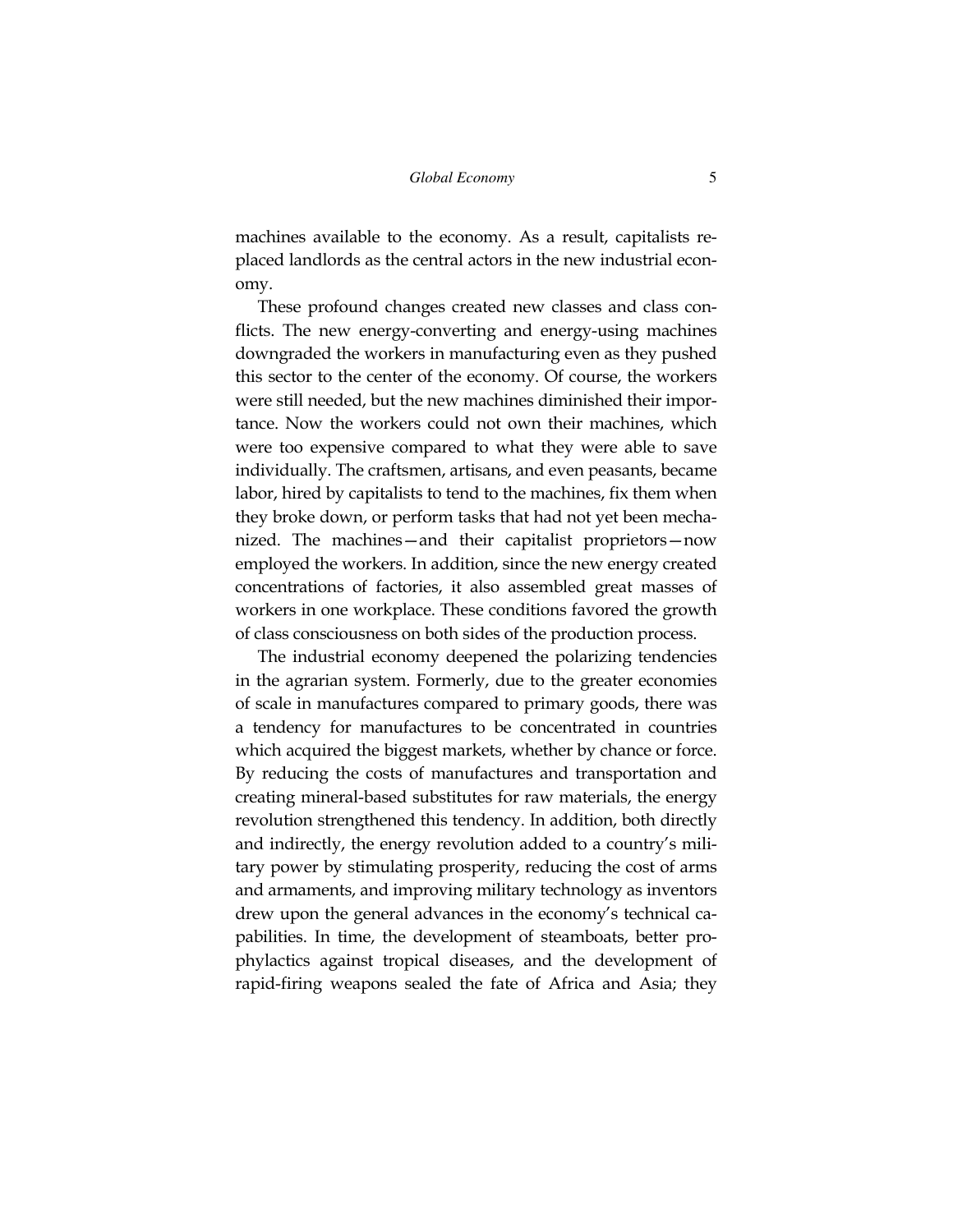were colonized or converted into open-door countries.<sup>2</sup> The white-dominated Periphery in Europe and Latin America had the protection of membership in the European family of civilized nations.<sup>3</sup>

The first countries to adopt the new energy system would have a near-lock on the global economy. It created a set of cumulative forces that concentrated manufactures, capital, technology and power in the countries that took a lead in the energy revolution-the Core countries. Simultaneously, the new energy system created a Periphery, economic regions that were restructured by Core capital to supply food, agricultural raw materials and minerals to the Core. In varying combinations, military force, markets and racist ideologies brought about this restructuring. It is the story of this global economy that we narrate in these pages.

# **Karl Marx and Class Contradictions**

In his Wealth of Nations, Adam Smith (1776) does not once refer to any of the early signs of an industrial revolution-the harnessing of waterpower, the use of steam engine in mines, or the rise of factory production. Although he was greatly impressed by the power of division of labor in manufacturing, he believed that diminishing returns to capital and labor, in the presence of fixed amounts of land, would eventually lead the economy into a stationary state. This remained the vision of classical economists even as late as the middle of the nineteenth century.

Amongst classical economists, Karl Marx (1848) alone took serious notice of the industrial revolution. In graphic passages, he describes the quickening pace of history, the tremendous expansive power of capital, its constant search for new markets

<sup>&</sup>lt;sup>2</sup> Headrick (1981).

<sup>&</sup>lt;sup>3</sup> Strang (1996)).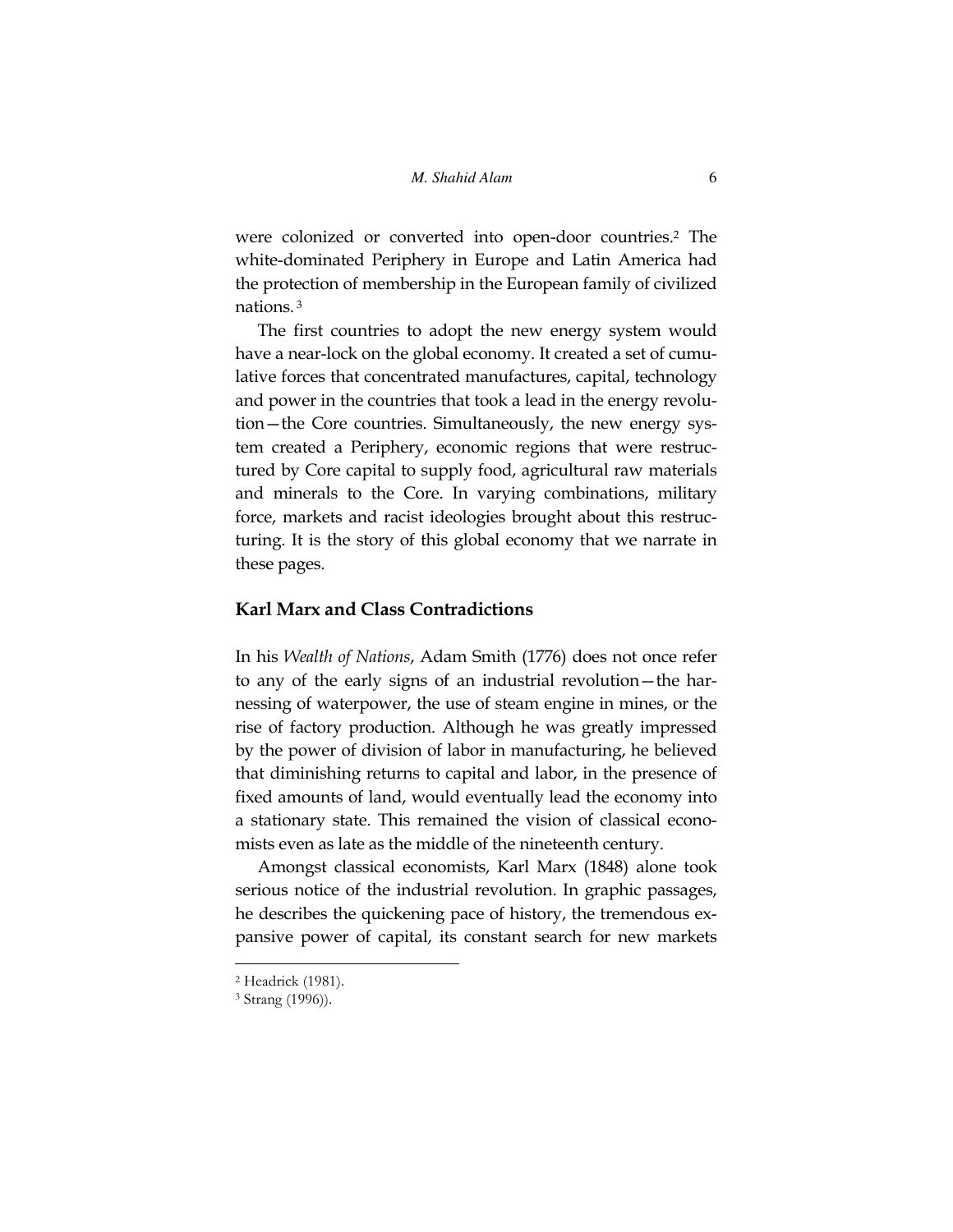and new technologies, and how this was pushing small-scale producers into the ranks of workers, and unleashing profound changes in the economic and social landscape of pre-capitalist societies everywhere. These transformations had produced two great classes, capitalist and workers, constantly at odds with each other. At the global level, this expansive dynamic was destroying pre-capitalist societies and binding them into a single system of global markets. Although Marx did not worry too much about the origins of capitalism—he saw its precursors in the burghers of medieval towns, the growing commerce stimulated by the discoveries, and the system of Atlantic trade-he was reasonably certain that the system he was describing was fully developed or nearly so. Indeed, it was ready for another epochal transformation, and he might even live to see that happen in his own lifetime. As it was, Marx underestimated the durability of the system he was analyzing.

Class contradictions are central to Marx's analysis of capitalism. The two great classes spawned by industrial capitalism, capitalists and workers, had opposite interests. The capitalists were driven by competition to accumulate, innovate, and expand their market shares; this produced concentrations of capital and deepening business cycles. By the same logic, they sought to drive down wages and lengthen the workweek; this pauperized the workers. At some point, Marx predicted, even in his own lifetime, these two tendencies would produce a proletarian revolution. Led by the communist party, the workers would overthrow the capitalists, abolish markets, socialize ownership and production, and lay the foundations of a new social formation.

History did not oblige Karl Marx. There would be no proletarian revolutions in the advanced industrial countries, where capitalist contradictions were most ripe for the overthrow of capitalism. The workers stirred in less likely places, but were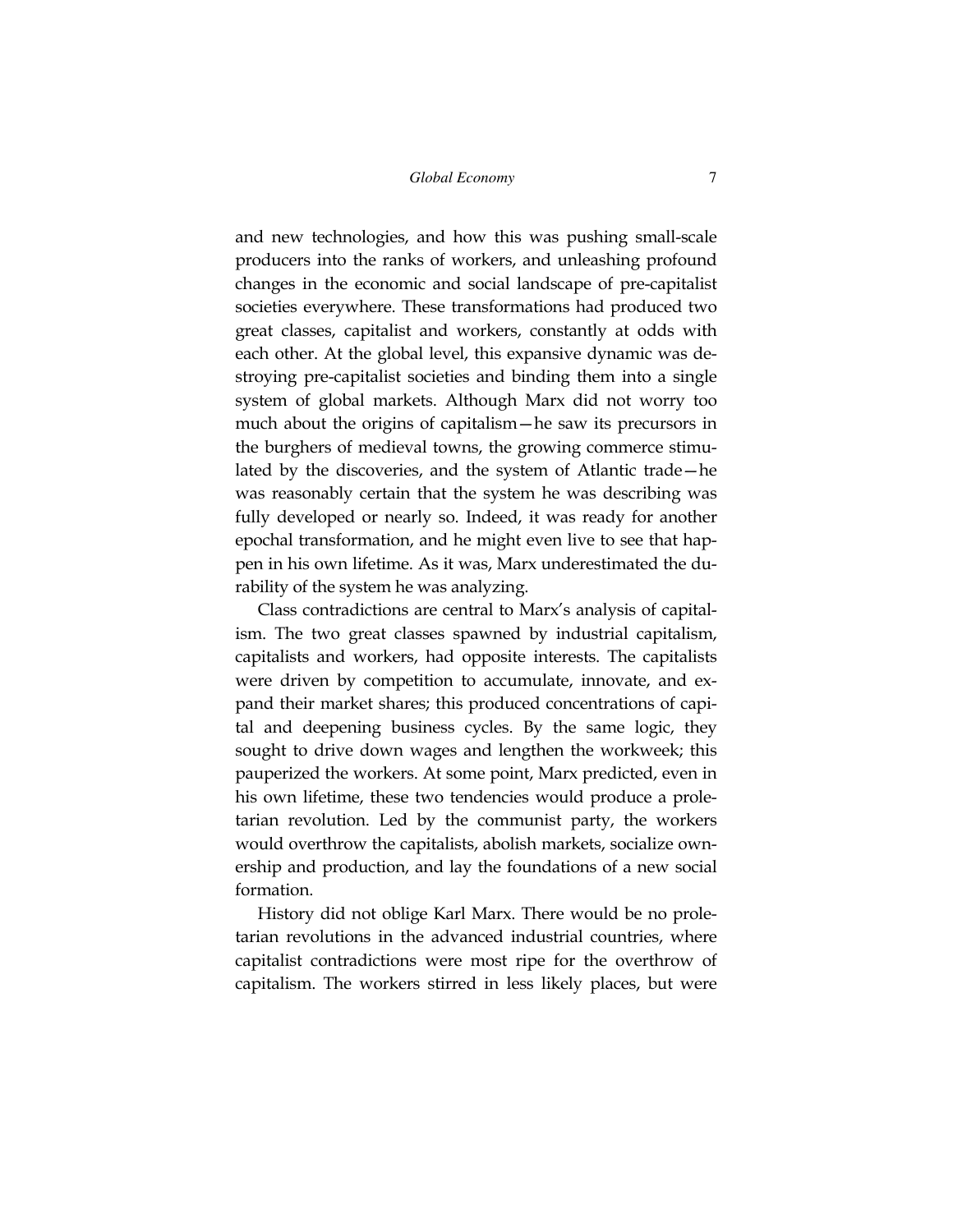easily suppressed. On the whole, the class contradictions were contained, as capitalist growth created a middle class, and rising labor productivity began to translate into higher wages for production workers. In time, when the workers organized, it was not to overthrow the system but to demand higher wages and better working conditions. Slowly, capitalists acceded to these demands, as unionized power expanded, workers gained voting rights, and labor parties gained ground at the ballot. The emergence of the Soviet Union, the first worker's state, pushed Core capital towards greater accommodation with their working classes. In addition, since there was little industrialization in the Periphery yet, their concessions to labor did not dampen the international competitiveness of Core capital. Finally, with help from compulsory schooling and the media, the system succeeded in socializing the workers as citizens, endowed with rights and the illusion that they were free to move up the social ladder through education, thriftiness and hard work.

#### **Imperialist Rivalry**

The challenges to Core capital came from two sources not anticipated by Karl Marx: the rivalry of countries seeking entry into the Core, and attempts by the Periphery to overthrow the Core's hegemony.

The outward expansion of Core capital was a central result of Karl Marx's analysis of capitalism. He never worried that anything short of a proletarian revolution could reverse this expansion; it would penetrate all parts of the world, and transform and launch them on development trajectories similar to those traveled by the Core countries. Karl Marx had not foreseen that the global expansion of Core capital, in and of itself, might generate contradictions that would reverse for several decades the capitalist penetration of the Periphery. We are indebted to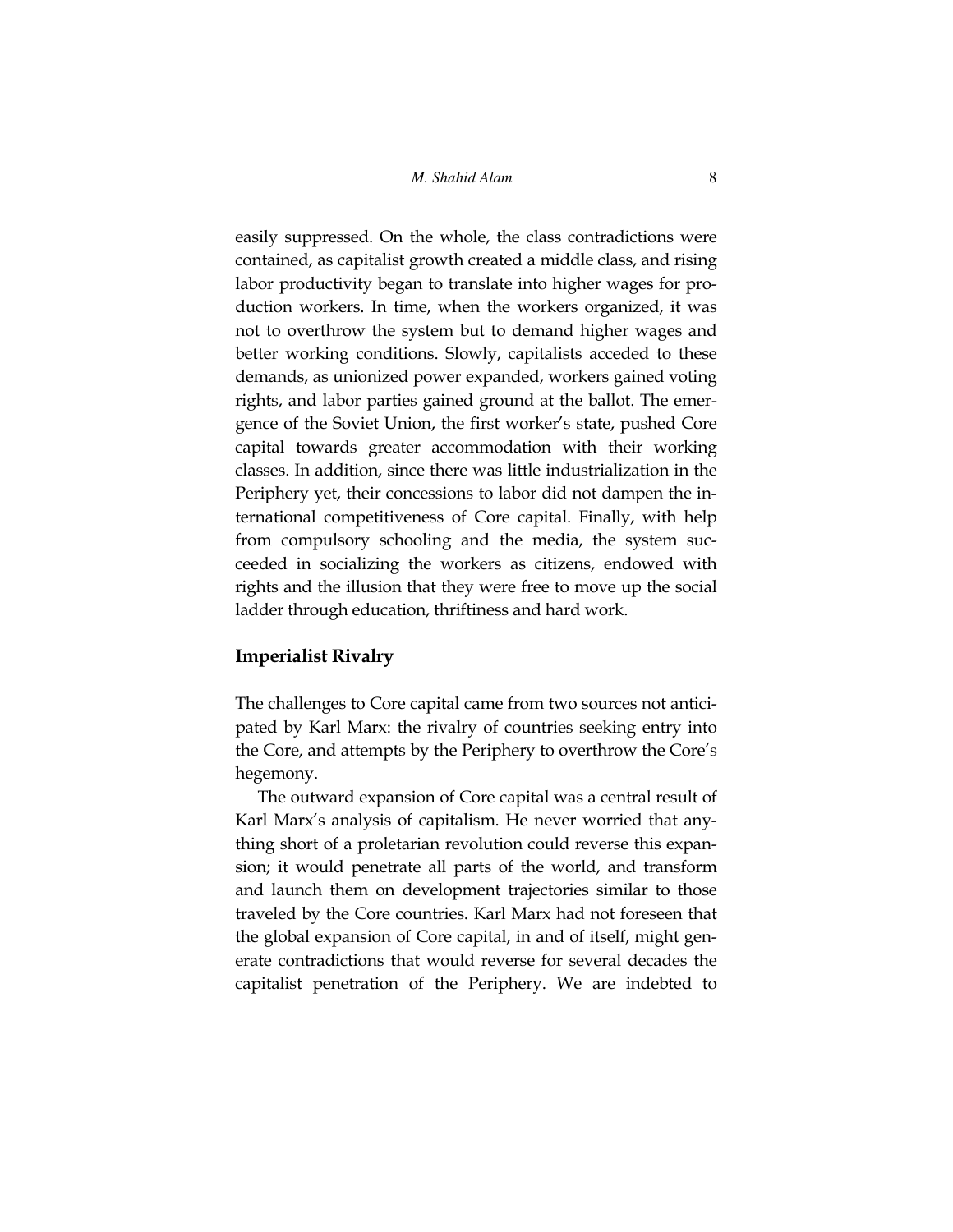Vladimir Lenin and the neo-Marxists for drawing out attention to these contradictions.

Contrary to the mythical accounts of orthodox economists, we observe an intimate connection between the capital and the state at least in the rise of capitalism in Western Europe. In the new age heralded by the energy revolution, capital in the Core countries would use the expanded powers of the state to try to acquire exclusive control over markets and resources in the Periphery. Starting in the nineteenth century, this produced a new wave of direct colonization of societies - in Asia, Africa and Caribbean - that did not have the protection of membership in the Western "family of nations." At least for a while, the parceling of the world into colonies proceeded quite smoothly. There was plenty of real estate for everyone.

The first challenge emerged when powerful new entrants into the Core – Germany, Italy and Japan – were seized with empire envy. The old timers, Britain, France and Netherlands, had appropriated all the real prizes in Africa and Asia. Miffed, the newcomers decided that their best chance of gaining an empire was to take it from those who had one. In time, as Britain's hegemonic control weakened, this produced two fratricidal World Wars, fought mostly amongst Western countries at the Core. According to an African proverb, when elephants fight, the grass gets trampled on. In this case, whether by good or ill luck, the grass would have a chance to grow.

### **Core-Periphery Contradictions**

Industrial capitalism spawned powerful cumulative processes operating through markets, military power and racist ideologies of domination - which concentrated capital, manufactures, technology and power in the Core countries. The dependent Periphery in Asia, Africa and the Caribbean, regions that lost their sov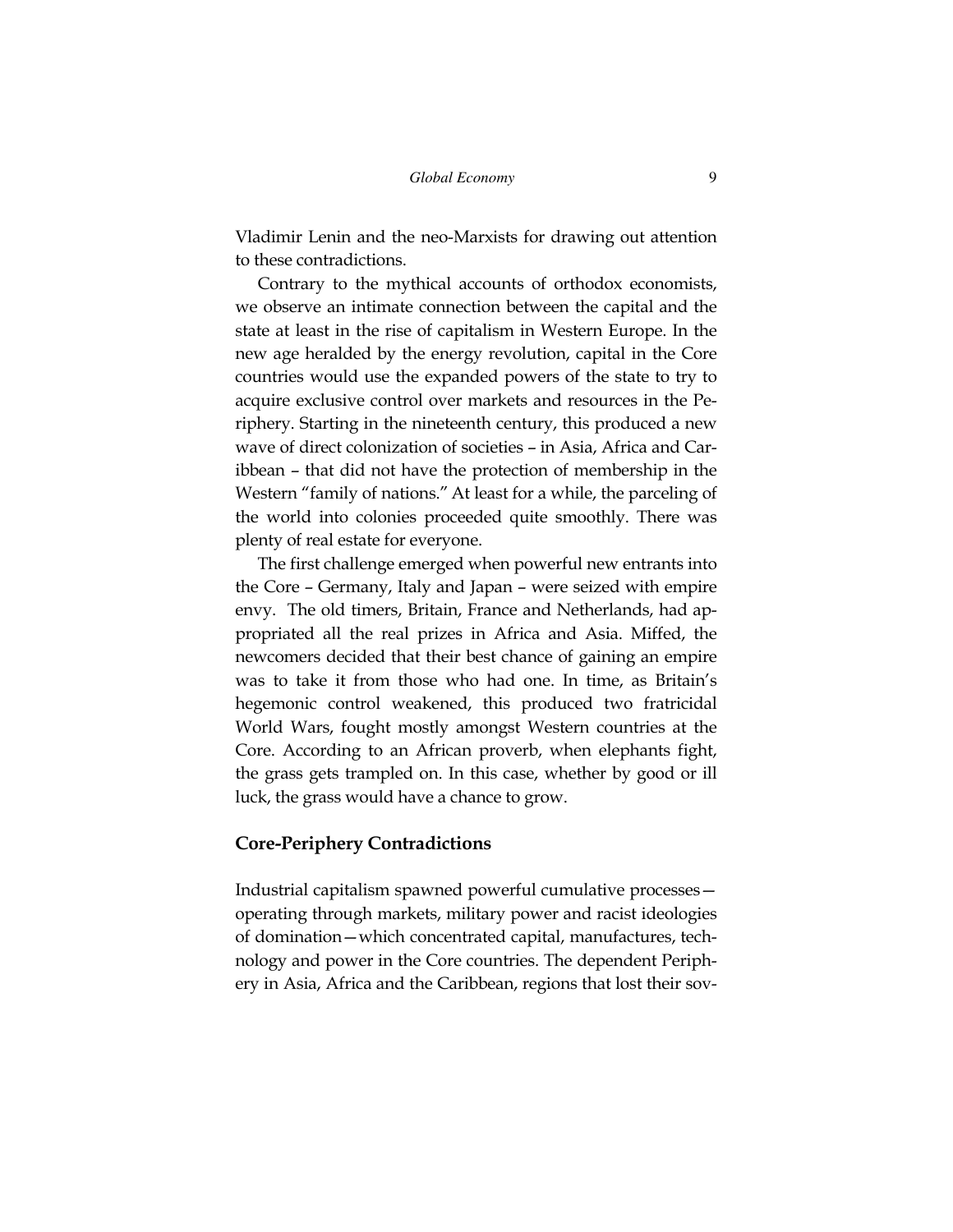ereignty, specialized in the production of primary goods for export.

The centralizing tendencies of Core capital acted strongly and quickly. By 1913, according to Bairoch (1982: 296, 304), twothirds of the world's manufactures were concentrated in four Core countries: Britain, United States, Germany and France. In 1750, their combined share had stood at less than a tenth. At the same time, the Core countries reduced vast areas of the world nearly all of Asia, Africa, Central America and the Caribbeanto colonies, open-door countries or dependencies, which were converted to the production of primary exports. Those parts of the Periphery that enjoyed various degrees of political autonomy were luckier. By 1950, many of them had developed indigenous capital, skills and manufactures.

The contradiction between the Core and dependent Periphery was on display, most transparently, in the widening gap between the living standards of the two economic areas. According to Bairoch (1981), Britain had roughly the same per capita income as Asia in 1800; but, in 1950, it had gained a lead of close to six to one. Africa suffered a similar decline in its relative position. On an average, the sovereign parts of the Periphery did not face a decline in their relative position during this period.

Once again, history had dashed the great hopes of Karl Marx. Core capital had penetrated the Periphery-in fact, its political penetration of the dependent Periphery was nearly complete but failed to transform its productive potential. Instead, the global expansion of Core capital had polarized the world, dividing it into two unequal moieties, the Core and the Periphery, connected by the disequalizing impact of trade, imperialism and racist ideologies. In the words of Andre Gunder Frank, capitalist development at the Core produced underdevelopment in the Periphery. It is important to note that this inverse dynamic was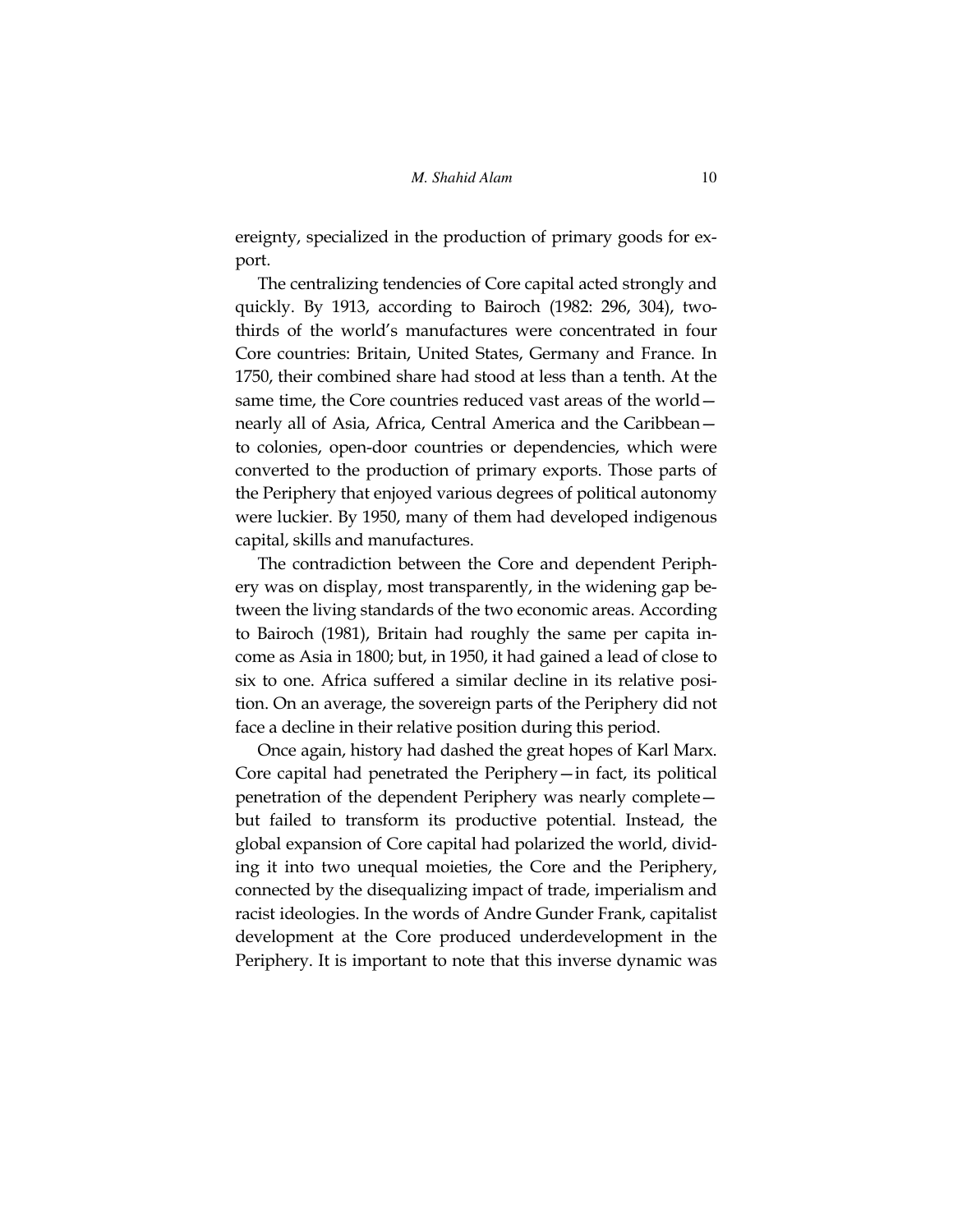strongest in the relations between the Core countries and the dependent parts of the Periphery.

The prospects for growth in the dependent parts of the Periphery were dim as long as they could not structure their economic relations with Core capital. Yet, the system itself offered a break. Help came when the elephants got into fights—big fights, better known as World Wars. These wars battered the strength of the elephants, creating opportunities for indigenous capital in the Periphery. When these wars directly involved major countries in the Periphery-Russia in the First World War, and China in the Second World War-they created openings for the emergence of radical political movements. Thus was born the October Revolution of 1917, amidst the chaos of Russian defeat during the First World War, producing the first systemic challenge to Core capital. Ironically, the challenge had come from the Periphery.

The October Revolution of 1917 began a temporary reversal in the global concentration of capital, power and manufactures. It gave an impetus to liberation movements - in the colonies and open-door countries - that were already challenging this concentration, even pushing some towards radical solutions. The Soviet Union stood as the vanguard, the one great ally, of liberation movements seeking to roll back the colonial empires and weaken the polarizing dynamic of global capital. When the elephants fought again twenty years later, these decentralizing movements were poised for major victories.

Most importantly, the Second World War battered the major colonial powers, those who won no less than those who lost. Of course, the defeated powers, Italy and Japan, instantly lost all their colonies. The victorious colonial powers, Britain, France, Belgium and Netherlands, found that they had lost too much of their former strength to successfully defend their empires, especially as the liberation movements gathered steam. In most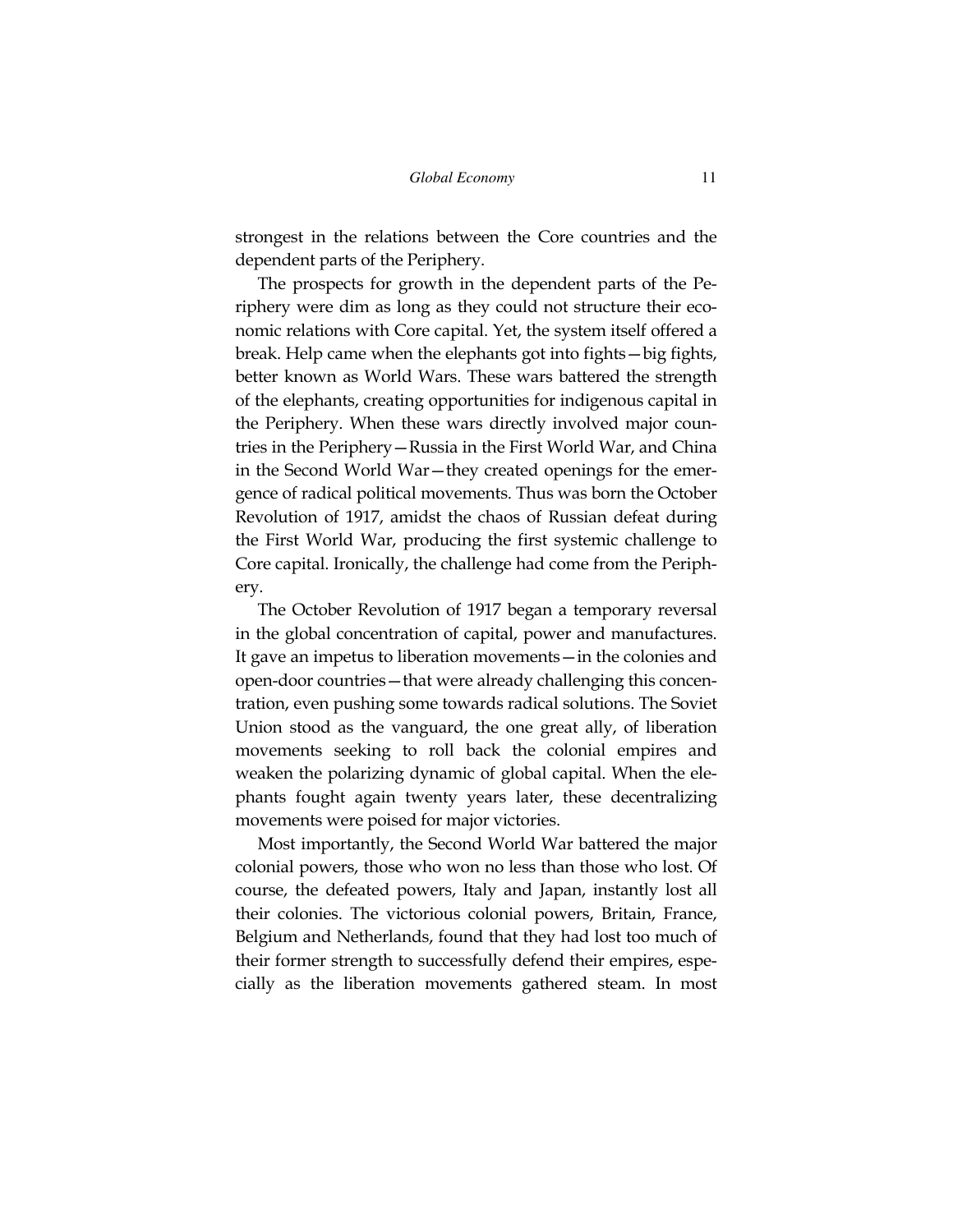cases, they decided to pull out of their colonies before the anticolonial movements turned violent; this also offered the best opportunity of preserving their economic interests and influence in the former colonies. A massive decentralization of power followed, larger, more dramatic and deeper than the one that marked the dismantling of Spain's American empire in the 1820s.

This was a window of opportunity for the Periphery, especially the former colonies and open-door countries who were now free to restructure their relations with Core capital. Several tried collective ownership and planning, and insisted on a radical break from global markets. By the 1970s, nearly a third of the world's population lived in communist countries. Many more did not reject markets as such, but adopted a variety of interventionist measures to develop indigenous capital, manufactures and skills. Starting in the 1950s, the former colonies jettisoned the colonial doctrines of laissez faire, free trade, balanced budgets, and private ownership. In their place, they introduced interventionist policies to accelerate the pace of development.

This decentralization produced some dramatic results. The share of the Periphery - Africa, Latin America, and Asia minus Japan - in world manufacturing output had shrunk to 6.5 percent in 1953 from a dominant share of 73 percent in 1750. After two centuries of decline, this share began to increase in the 1950s, and rose to 12 percent in 1980. In addition, the growth rates in the Periphery accelerated dramatically. The per capita income in the largest colonies and quasi-colonies, containing some 50 percent of the world's population, grew at an average annual growth of 0.5 and -0.27 percent over 1900-1913 and 1913-1950; the same growth rates for the sovereign countries in the Periphery were 1.61 percent and 1.34 percent. Over 1950-1992, the growth rates in the former colonies and quasi-colonies had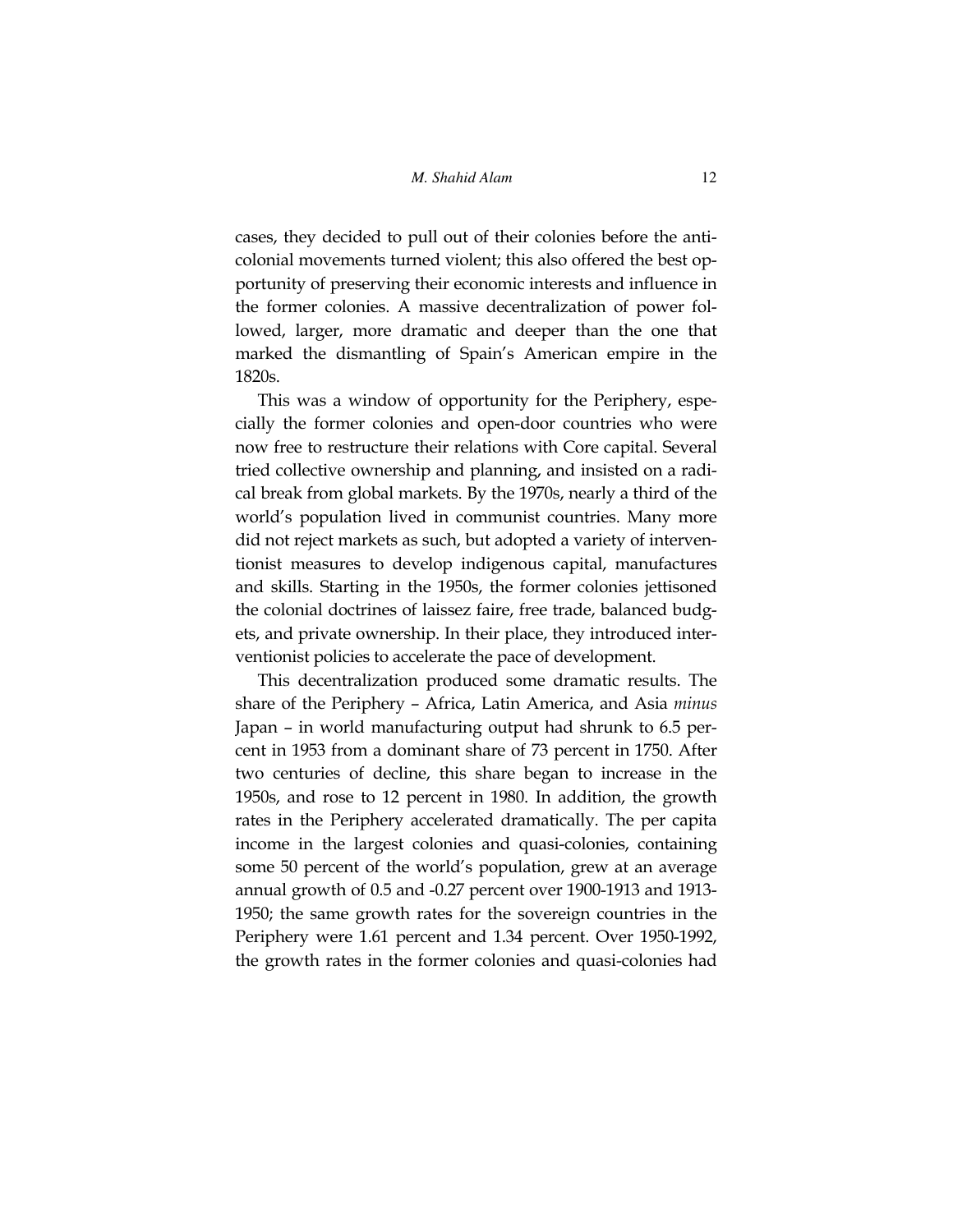jumped to 2.96 percent, ahead of the 2.58 percent recorded for the always-sovereign countries in the Periphery.<sup>4</sup>

# **Re-Centralizing Power**

The retrenchment of Core capital would not last. Starting in the 1980s, the IMF and World Bank began to dismantle the developmental states as their mounting international debts pushed them closer to bankruptcy. A decade later, the communist regimes began their transition to markets. In 1994, the creation of WTO institutionalized the interests of Core capital.

It is tempting to take the position that this recentralization was inevitable. An underdeveloped Periphery could not long resist the expansive power of the Core countries once the latter had recouped their war losses and regained their growth momentum. Yet, the communist revolutions and the liberation movements in the Periphery came quite close to dislodging global capitalism. On closer examination, the argument that revolutions in the Periphery were incapable of overthrowing Core capital is not as watertight as it appears. In this case, Core capital had geopolitical luck on its side.

The challenge from the Periphery was quite massive. The Soviet Union, which mounted the systemic challenge to global capitalism, was a great power itself. Its industrial and military strength expanded rapidly in the decades following the Revolution, and, at the end of the Second World War, it had emerged as one of the two superpowers dominating the world. In 1950, the communist regimes in Soviet Union, Eastern Europe and China stretched continuously from the Danube and the Balkans to the Pacific, together controlling the upper half of the Eurasian landmass; they also contained nearly a third of the world's

<sup>&</sup>lt;sup>4</sup> The data in this paragraph are from Alam (2000): 151, 169.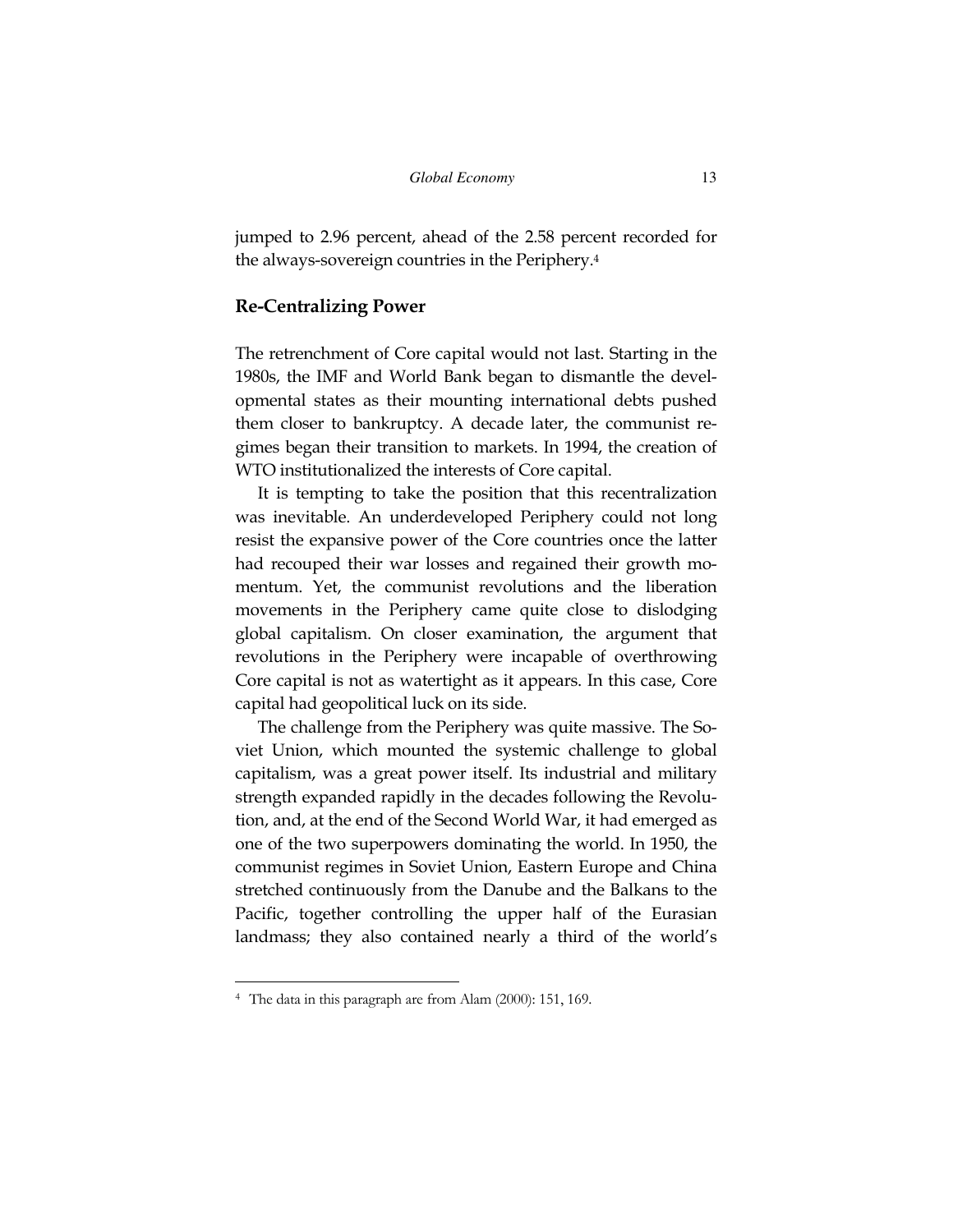population. In addition, communist parties were active in many Third World countries. At this point, many fully expected the tide of communism to roll westward into a Europe devastated by war, and southward into impoverished Asia and Africa. If, instead, Core capital successfully blocked the communist advance and the Soviet Union itself collapsed in 1990, there was nothing inevitable about these outcomes.

If Core capital overcame the communist challenge, this was, at least in part, a fortuitous outcome of the system of nation states. The fact that United States was the hegemonic power during this crucial period was a geopolitical accident; there was nothing in the logic of capitalist system per se that produced this result. Yet, this accident was of vital importance to the outcome of the contest between Core capital and the communist regimes and nationalist liberation movements in the post-war years. Imagine this contest with Britain still as the leading Core country.

United States brought several vital advantages to this contest. The most important was size. It had vastly greater resources than its predecessor, Britain, had at its height. United States produced 44.7 percent of the world's manufacturing output in 1953 and 27 percent of the world's output in 1950; compare this to Britain's peak share of world manufacturing output of 20 percent in 1860, and a share of 8.5 percent in world output in 1870.<sup>5</sup> American capitalism too was in some ways unique; it had a huge industrial working class but they possessed little classconsciousness. As a result, organized American labor joined enthusiastically in the fight to undermine workers' movements overseas. Capitalism - 'free enterprise,' in the American lingo occupied a place in this country's emotional life that normally

<sup>&</sup>lt;sup>5</sup> The data on shares of manufacturing output are from Bairoch (1982: 296, 304), and the data on shares in world output are from Maddison (1994): 182-3, 227.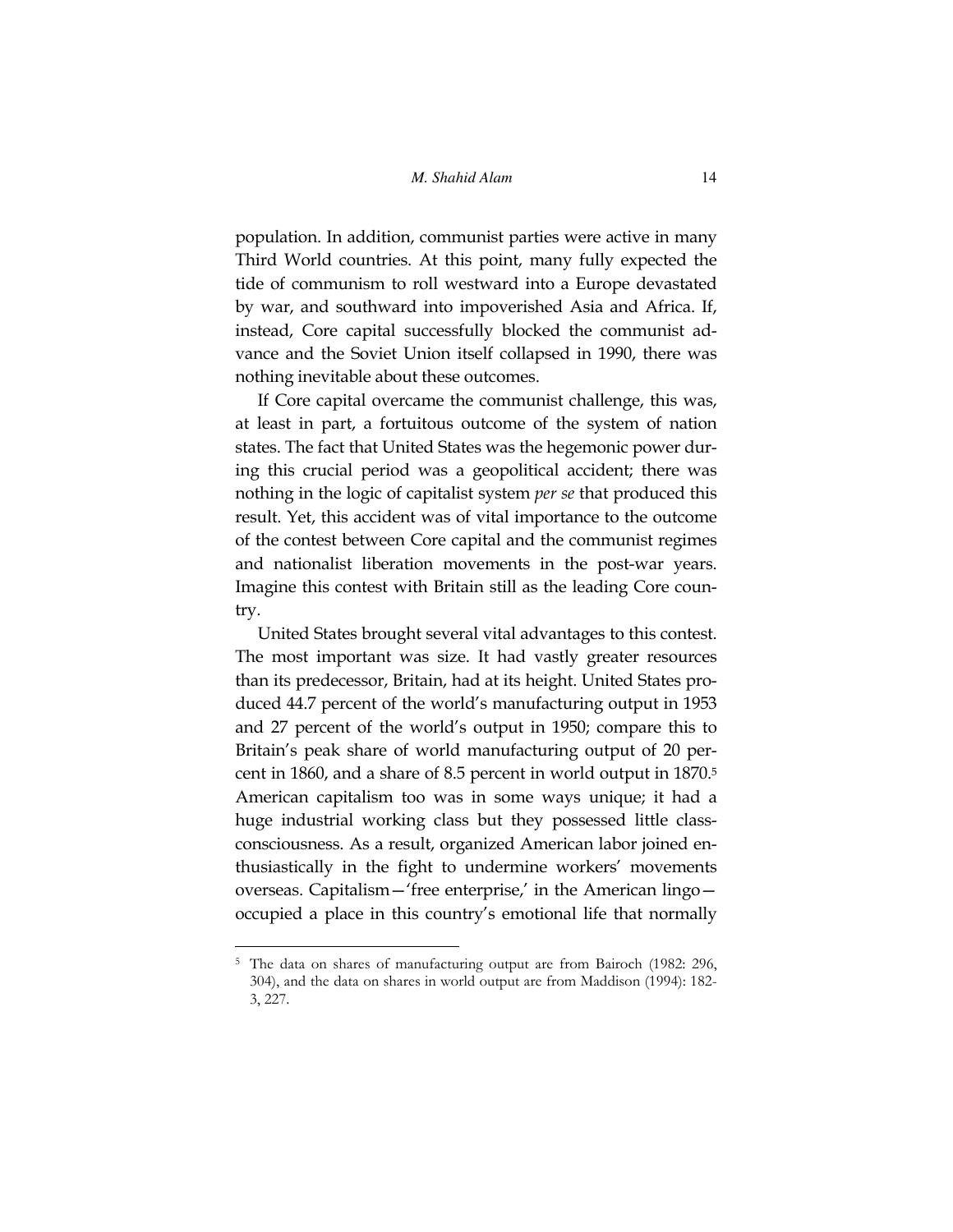belongs to religion, inseparable from its national existence and history. The communist challenge evoked very strong emotional defenses. Finally, the great distance of United States from the theatres of war in Europe ensured that it would emerge from the two World Wars with all its industrial assets in one piece.

The American strategy for containing communism required the commitment of massive resources. The first component of this strategy was to put the war-devastated economies of Western Europe and Japan back on their feet; some of these economies had lost more than half of their pre-war production capacities. The Marshall Plan was the centerpiece of these efforts. The United States injected \$11.8 billion into Western Europe between 1948 and 1952, equal to \$120 billion in 1997 prices.<sup>6</sup> In the words of Duignan and Gran (1997), this amounted to the "greatest voluntary transfer of resources from one country to another." This injection of capital financed technology transfers and the import of vital machinery, spare parts, and raw materials, all of which put Western Europe's industries back on their feet by 1952. In addition, the Marshall Plan pushed Western Europe towards economic and political cooperation, helping to lay the foundations of a united Europe. United States played a similar role in the recovery of Japan.

The second focus of America's containment strategy was a massive military buildup. During the Cold War, the military spending of United States remained roughly proportional to its share in the global economy. In 1986, this share was 28 percent of the world total and 65 percent of the NATO total. It is even more remarkable that the Soviet Union, according to CIA estimates, outspent the United States. In 1986, the military expenditures of United States and Soviet Union were \$365 billion and \$374 billion respectively.<sup>7</sup> Since the Soviet GDP was only 38 per-

<sup>&</sup>lt;sup>6</sup> The data are from Duignan and Gran (1997).

<sup>&</sup>lt;sup>7</sup> The data on military expenditures are from Conetta and Knight (1997).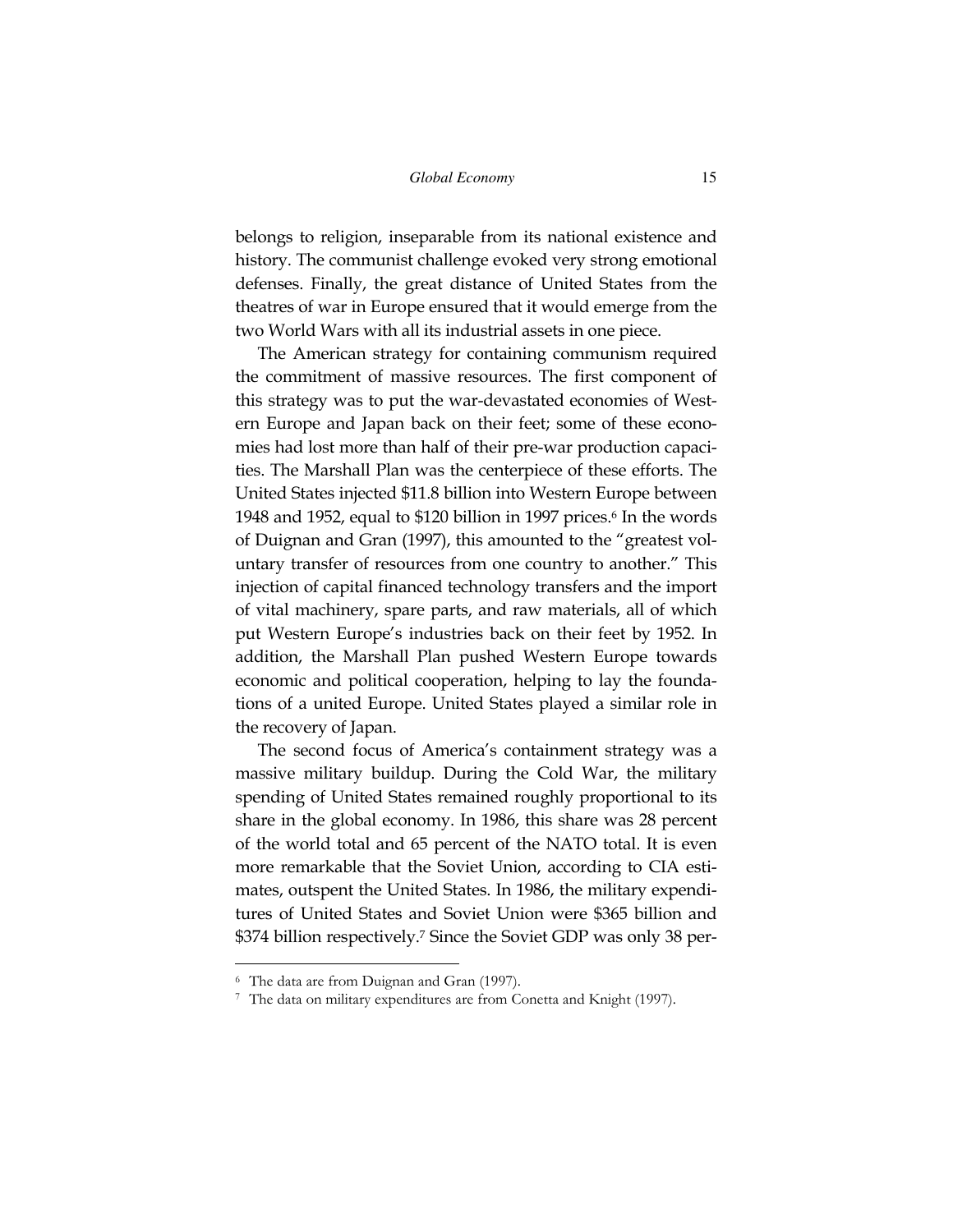cent of the US GD in 1986, this must have placed their civilian economy under considerable strain.<sup>8</sup> Many experts maintain that this was an important factor in the eventual collapse of the Soviet Union.

The containment strategy had a third focus. On the one hand, it consisted of massive efforts to install anti-communist governments in the Periphery, prop them with military and economic assistance, and use them to eradicate radical movements in their own countries. The White House led these efforts with support from several agencies including the United States Agency for International Development (USAID). The Central Intelligence Agency (CIA) carried out the opposite task of overthrowing or destabilizing governments that were 'unfriendly' to United States. A single statistic bespeaks better than many tomes the power of this Agency: it spent \$26.6 billions in 1997.9

The vast economic and military resources of United States allowed it to maintain a firm hegemonic grip over the global capitalist system. On the one hand, it created the NATO (North Atlantic Treaty Organization) to institutionalize its military dominance over the Core countries in Western Europe. In a similar move, Japan was converted into a military protectorate. In the economic arena, United States sought to stimulate economic growth in Western Europe and Japan by providing them relatively free access to its own vast markets. In other words, the United States employed its dominant hegemonic position to eliminate military conflicts among Core countries and, in addition, replaced their economic rivalries with various cooperative arrangements, including the European Common Market (ECM) and the Organization for Economic Cooperation and Development (OECD). Freed from their old conflicts, with declining trade barriers, and better management of business cycles, the

<sup>8</sup> Maddison (1995): 183, 187.

<sup>&</sup>lt;sup>9</sup> Levin (1997).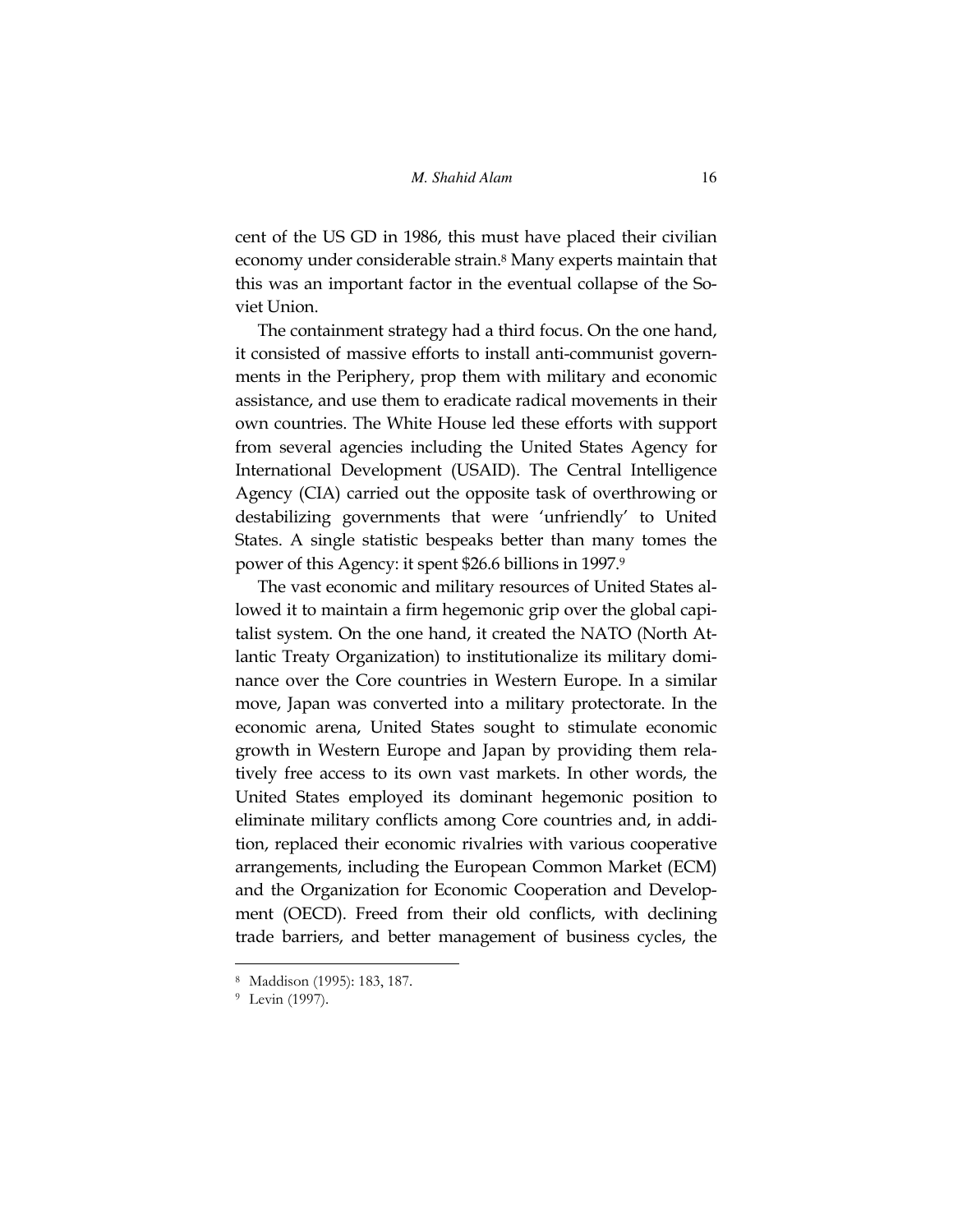Core countries went on to experience a golden period of growth between 1950 and 1973.

Core capital slowly regained its intellectual confidence and political muscle as it grew and expanded, at home and abroad. On the economic front, this was visible in the assault by neoclassical economists on Keynesian macroeconomic policies, the regulation of industries, the welfare state and social security programs. Politically, Core capital gained control over the levers of power with the election of Prime Minister Thatcher in 1979 and President Ronald Reagan in 1980, two right-wing warriors. The conditions were now ripe for Core capital to stage a comeback.

We can agree on the factors that contributed to the collapse of communism but still disagree on their relative importance. First, and I think foremost, there was the geopolitical luck that placed the vast resources of the United States in the fight to contain communism. This not only stopped the spread of communism: it pushed the Soviets into a debilitating military rivalry even as they failed to match the growing affluence offered by the Core countries. In addition, the communist states were disadvantaged in their ideological battle against Core capital. The Core countries captured the high ground on democracy and freedoms, even while they sterilized the impact of these rights with moneydriven elections, media manipulation, and schooling. On the other hand, the communists practiced inflexible planning, rejected political competition, and stamped out dissent with police methods. They denied workers a sense of ownership in their workplace, and when they also failed to deliver prosperity, they had no chance of surviving. It was too late when the Soviets undertook reforms in the late 1980s; this only deepened the feeling that the system was indeed rotten, and hastened its collapse. China avoided this catastrophic end by starting early on their economic reforms and delivering rapid economic growth. How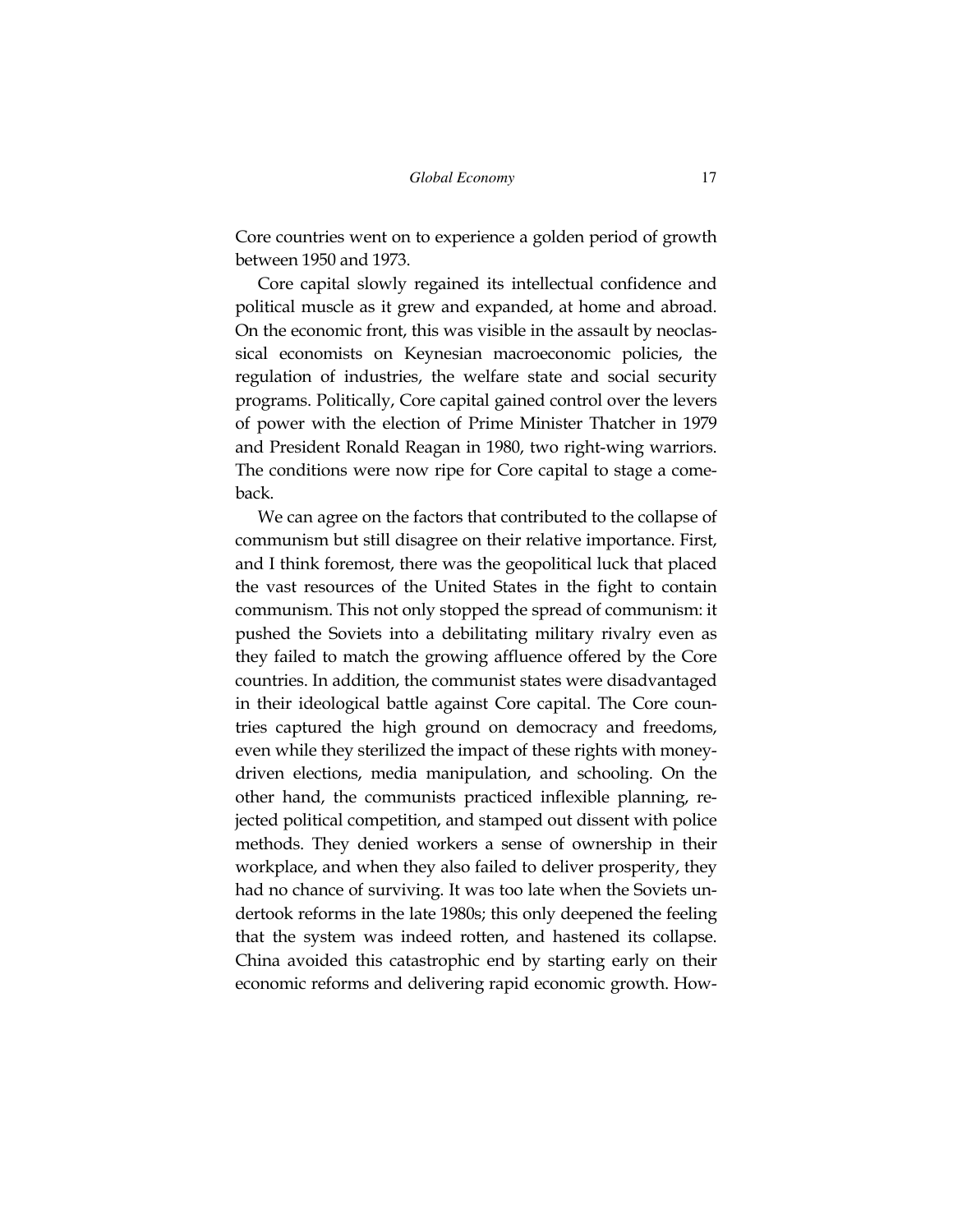ever, their reforms too led to the same destination: the dismantling of communism.

The end of developmental states came about differently. They had created hothouses for the growth of indigenous capital in the Periphery, a prospect that could not have pleased the Core countries. Since Core capital could not block the progress of developmental states, they sought to penetrate them with official loans, military agreements, private investments, technical assistance, and access to the best graduate schools in the Core countries. In time, this would produce results. Core capital penetrated the key sectors of the developmental states, integrated their elites into the lower rungs of the Core hierarchy, and oriented their most talented graduates into Core labor markets. Once started, this process worked by undermining the developmental states.

Several forces inside the developmental states produced similar results. In their anxiety to deliver growth on the cheapwithout painful reforms - the nationalists would seek loans from the Core countries, regardless of the hidden costs, until their debt servicing placed them at the mercy of the lenders. In their search for easy profits, the indigenous bourgeoisie forged links with Core capital - as subsidiaries, suppliers, and distributors and, once these ties multiplied, they would lobby for the removal of barriers against the penetration of Core capital. Finally, as some developmental states created the infrastructure and skills that would make them increasingly competitive in manufactures-threatening the Core countries with competition in their own markets-this would invite predatory investment from Core capital, eager to ensure that they owned the new industries developing in the Periphery. The strikes against developmental states were mounting.

The dismantling of developmental states began in the early 1980s, well before the end of the Cold War. It was triggered by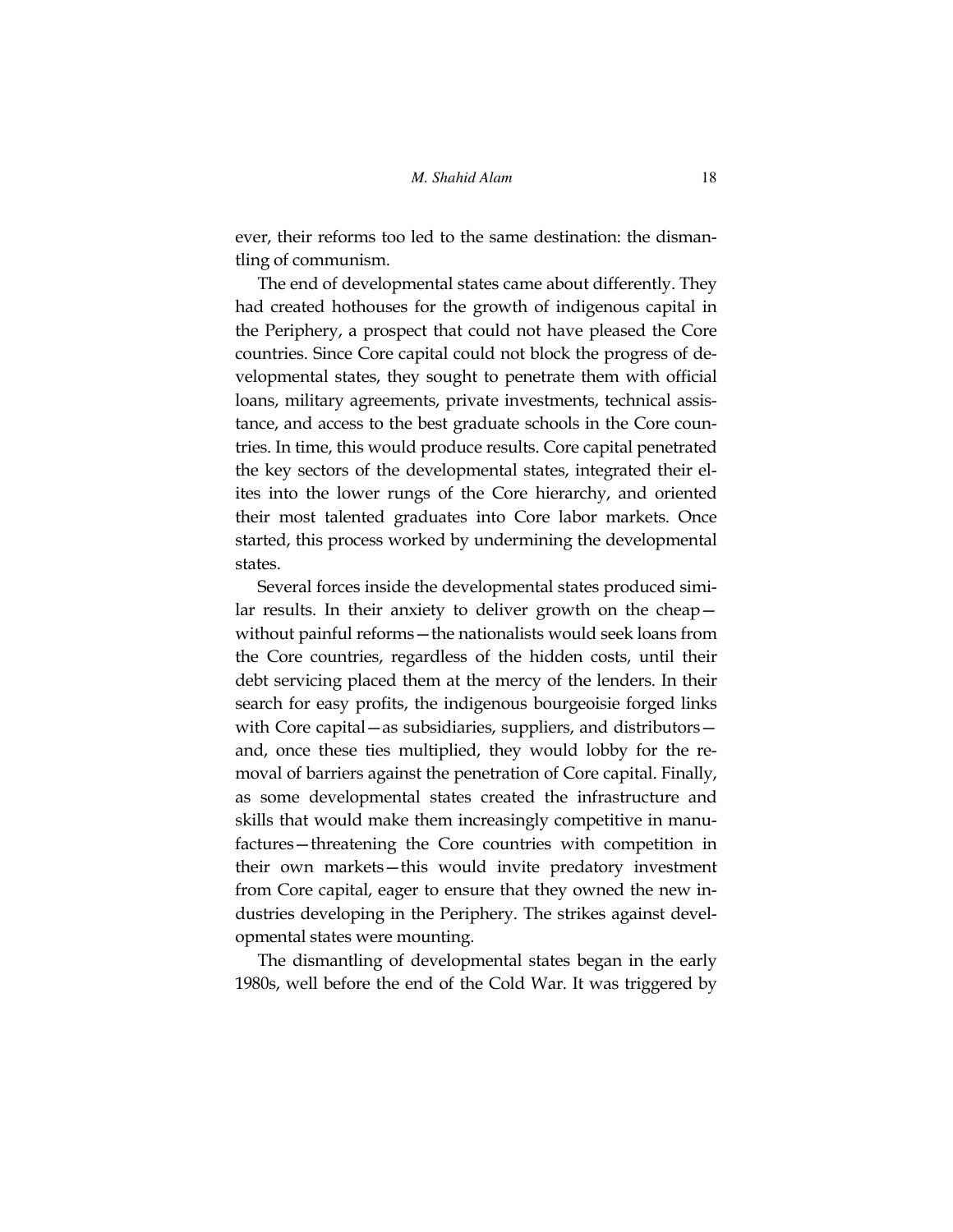the cumulative impact of the two oil crises of 1974 and 1979. Unable to pay their higher import bills, the oil-importing developmental states took out variable-interest loans from foreign banks secured by sovereign guarantees. When interest rates rose in 1981, and some of these countries faced bankruptcy, the IMF and World Bank-the watchdogs of Core capital-stepped into the breach, offering new loans to stop them from defaulting on their old ones. At first, the borrowers were required to stabilize their economies, which translated into cuts in their social spending. This was the thin end of the wedge. In time, the conditionalities were expanded into "structural adjustment programs" - a code word for eviscerating the developmental states - which required eliminating trade barriers, freeing exchange markets, privatization, and national treatment of foreign investments.

The age of neoliberal economics had arrived. This was the new consensus forged in the 1980s by a cohort of orthodox economists, many connected to the World Bank and IMF. For several years, they had been developing a doctrinaire neoclassical critique of developmental states - supported by several generously funded, country-by-country assessments of the inefficiency of interventionist policies in the developmental states. Their vision, appropriately dubbed the "Washington Consensus" by John Williamson (1994), would tilt the playing field in the Periphery to favor Core capital. In this new regime, the reformed states would guarantee national treatment to Core capital, enforce property rights-effectively, those of Core capitalbalance their budgets, and help in the provision of human capital. Core capital would step in to capture the commanding heights-the financial sector, utilities, communications-and any industry that offered handsome profits.

The end of the Cold War produced a push to institutionalize the interests of Core capital in a new global framework. In 1994, this led to the creation of the World Trade Organization (WTO),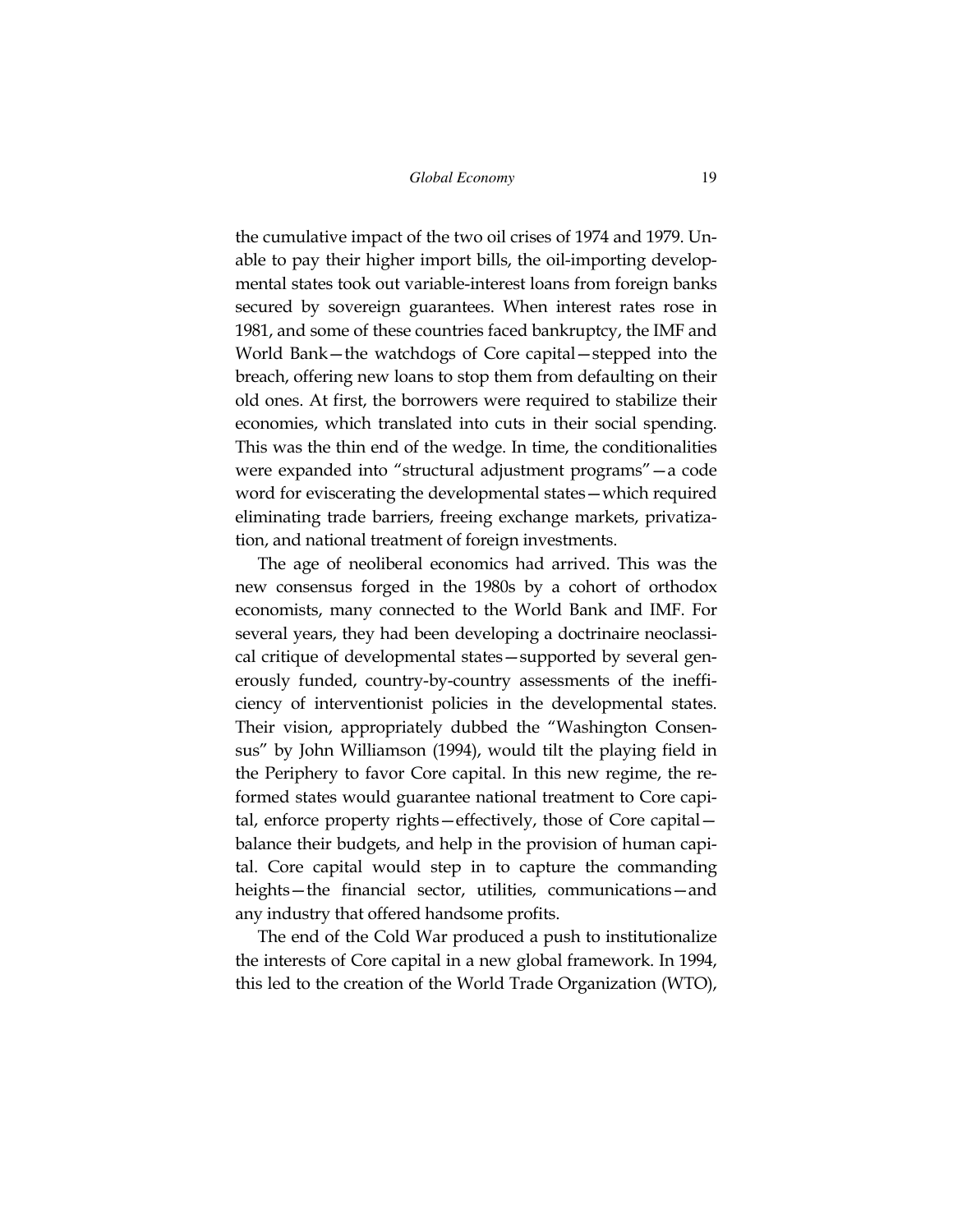which bound *all* its members to a single set of rules - neoliberal rules-on trade, exchange markets, foreign investments, government procurements, property rights and investments. The WTO forced all countries to accord "national treatment" to imports and foreign capital in every sector of the economy, including services, thereby preparing the ground for rolling back the gains of developmental policies. All this was a signal departure from the General Agreements on Trade and Tariffs (GATT) - the trade regime displaced by WTO-which granted developing countries the right to impose protectionist trade and payments regimes.

By the late 1990s, Core capital had reversed much of the decentralization of power that had occurred since 1917. At no period during the past two centuries did Core capital—not even during its previous peak in the late nineteenth century - operate with so much freedom in nearly every country of the world, or make deeper inroads into the Periphery. In effect, the WTO bound the Periphery to the old open-door treaties minus extraterritoriality; though in other respects the WTO was more invasive than the open-door treaties, especially in the enforcement of property rights, the penetration of services, and opening up government contracts to foreign bids. In addition, the private agglomerations of Core capital in the 1990s were now incomparably greater-compared to most countries in the Peripherythan they were a hundred years back. This increased the capacity of Core capital to crowd out, co-opt and absorb indigenous capital in the Periphery. Was this the Valhalla of Core capital, the dream of the prophets of laissez faire?

#### **Recentralization: Economic Consequences**

Contrary to the grandiose claims made by the ideologues, the neoliberal, open-door economic regimes imposed on the Periph-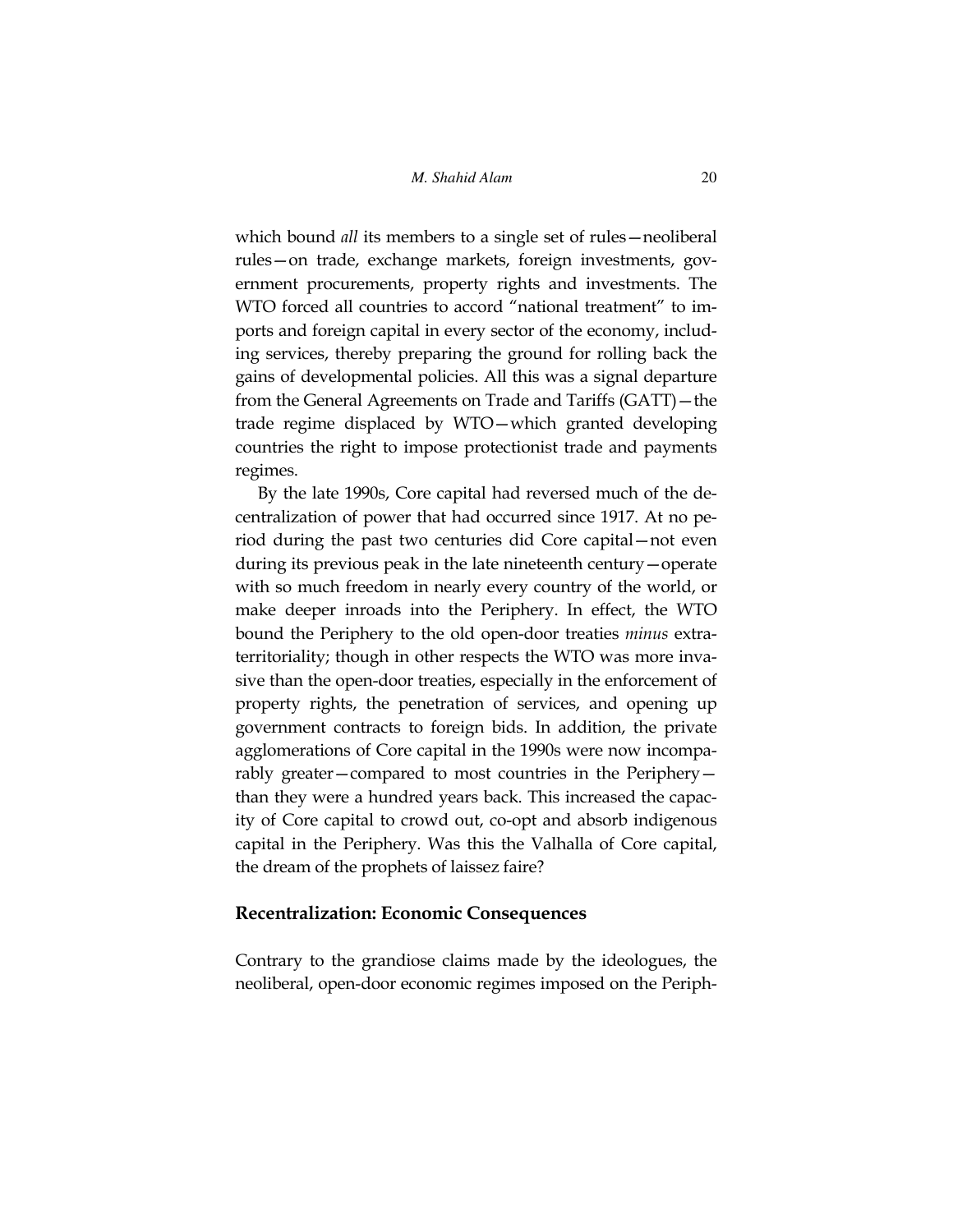#### **Global Economy**

ery by Core capital – starting in the 1980s – have produced no economic miracles. Instead, these economic regimes have brought economic ruin or, at best, lack-luster performance to the countries they have touched most deeply.

In order to identify the failure of neoliberal economics, we will compare the growth record of the Periphery in the two decades before and after 1980. First, consider the two decades preceding 1980 when nearly all countries in the Periphery protected their manufactures, regulated their currency markets, engaged in deficit spending, and their governments took on entrepreneurial roles. By the norms of neoliberal economics, they violated all the rules of good economic housekeeping. Yet, they recorded quite impressive growth rates under these interventionist regimes. The GDP of low-income countries grew at average annual rates of 4.6 and 4.5 percent during the 1960s and 1970s; the corresponding figures for the middle-income countries were 6.0 and 5.6 percent. There were no strong regional variations in the growth record for this period. Although growth in Sub-Saharan Africa faltered during the 1970s, there were nine countries in this region whose average annual growth rates exceeded 5.0 percent during this decade.<sup>10</sup>

Over the next two decades, as the World Bank and IMF forced neoliberal policies upon them, the growth rates in the Periphery declined in proportion to their embrace of these policies. The neoliberal policies took their first toll in Latin America and Sub-Saharan Africa. Both regions suffered a precipitous decline in their GDP growth rates to 1.7 percent during the 1980s, producing declining per capita incomes. The growth rates in Latin America recovered during the 1990s to 3.4 percent per annum, though this was significantly below their pre-1980 levels. The growth rate for Sub-Saharan Africa improved only marginally

<sup>&</sup>lt;sup>10</sup> World Bank (1983): 150-51.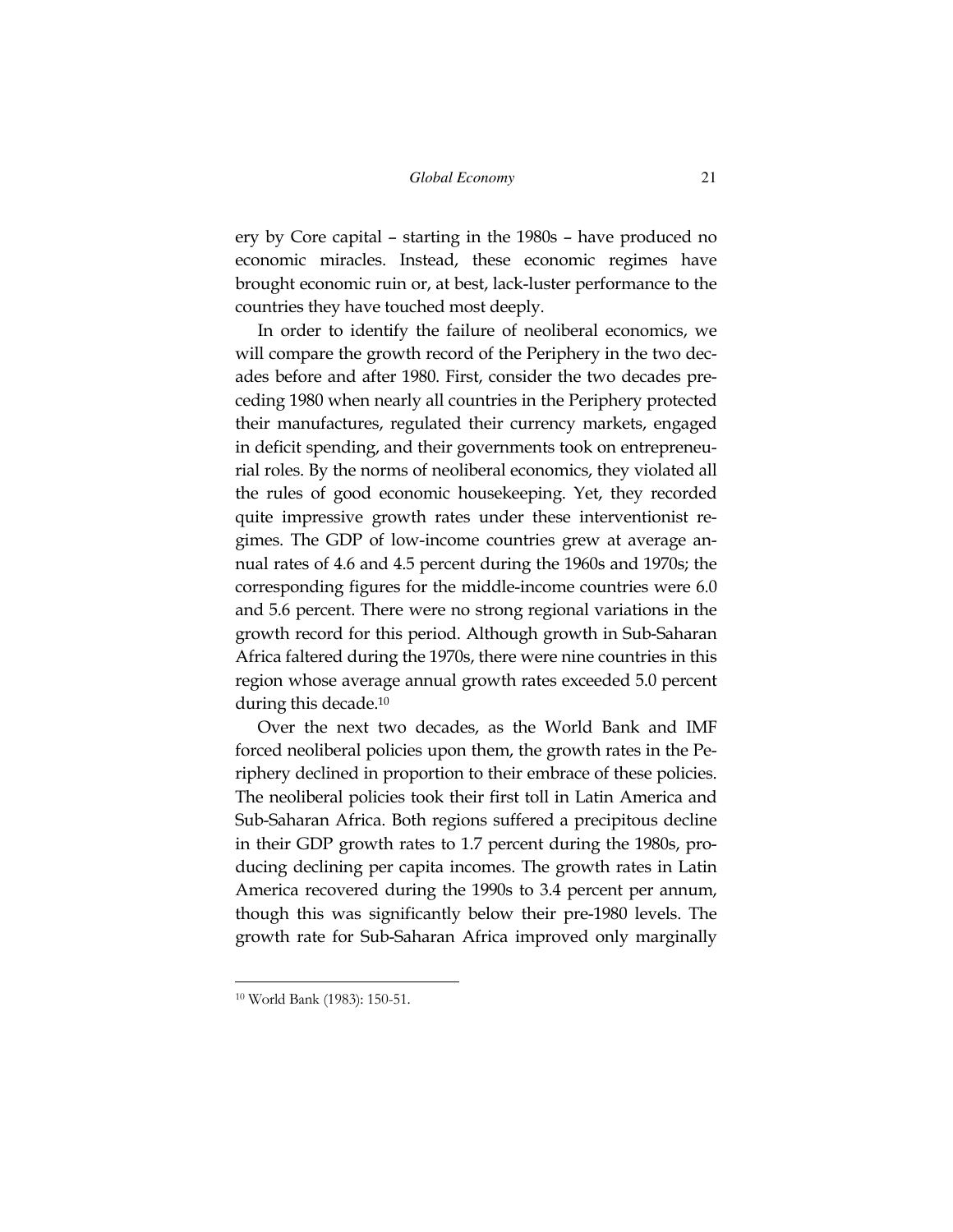during the 1990s, and it was unable to stem the decline in its per capita income.<sup>11</sup>

The collapse of Eastern Europe and Central Asia came next, with their rapid integration into global capitalism starting in the 1990s. Their economic decline was striking. Although the growth performance of these economies had been weakening for some time, they still managed to log an annual growth rate of 2.4 percent in their GDP during the 1980s. However, their precipitate transition to markets produced catastrophic results. During the 1990s, their GDP declined at an annual rate of 2.7 percent, more than wiping out the gains of the previous decade. It is doubtful if any economic region of comparable size has experienced a similar decline in its output. Soon, their fertility rates fell significantly below replacement levels, producing a declining population.<sup>12</sup>

The economic decline of the Middle East and North Africa since the 1980s has been nearly as steep as in Sub-Saharan Africa. Their GDP growth rates in the two decades after 1980 were significantly below those for the two preceding decades. As a result, the region's per capita income declined between 1980 and 2000. This was not due to declining oil prices alone. The non-oil economies in this region shared in this decline; their GDP had grown at 2.9 percent annually between 1950 and 1980, but this declined to 1.5 percent in the two decades after 1980. This decline occurred at a time when the non-oil economies, barring Syria, were liberalizing their trade and payments regimes.<sup>13</sup>

Most countries in East and South Asia, which had made striking progress in the transition to neoliberal economic regimes,

<sup>&</sup>lt;sup>11</sup> World Bank (2001): 295.

<sup>&</sup>lt;sup>12</sup> World Bank (2001): 295, 297.

<sup>&</sup>lt;sup>13</sup> Sevket Pamuk, The Middle East and North Africa in the age of globalization, 1980-2000 (Paper presented at the 13<sup>th</sup> IEHA Congress at Buenos Aires, August 2002): http://www.eh.net/XIIICongress/cd/papers/7Pamuk 421. pdf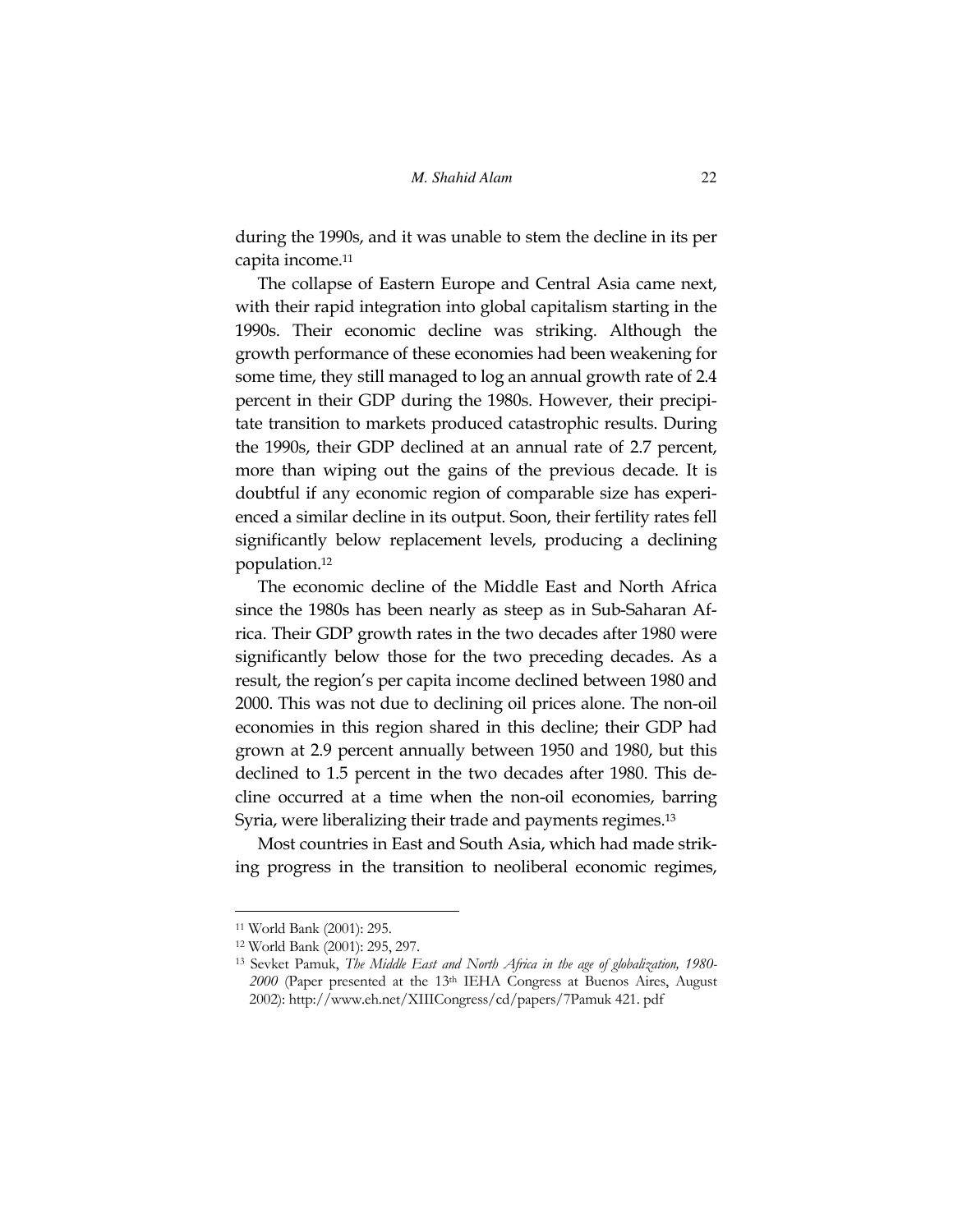followed the same pattern. Their growth rates in the two decades after 1980 were visibly lower than in the two preceding decades. Notably, this group includes the most advanced countries in the region-Taiwan, South Korea, Singapore, Hong Kong, Thailand and Malaysia - as well as the poorer countries: Sri Lanka, Indonesia, Philippines and Pakistan.

There were few countries in the Periphery that escaped the declining trend in growth rates in the post-1980 period. India and China, the two largest countries in the Periphery with more than one-third of the world's population, nearly doubled their GDP growth rates in this period compared to their record in the three previous decades. Although both countries enacted market reforms since 1980, they were still amongst the most illiberal economic regimes in the world, whether one examines the extent of state ownership in their industries or their trade and payments regime.<sup>14</sup> A second group of countries-Myanmar, Laos and Vietnam-experienced dramatic upturns in their growth rates during the 1990s, without the benefit of a liberal regime.

These results should surprise no one but the historically myopic. In the hundred years before 1950, the colonies and opendoor countries performed poorly compared to the sovereign countries in the Periphery-those that were generally free to choose interventionist policies.<sup>15</sup> During the post-war interlude lasting into the 1970s, when most of the former colonies and open-door countries practiced strongly interventionist policies,

<sup>&</sup>lt;sup>14</sup> Wacziarg and Welch (2002) maintain that India and China remained closed economies as of 2000—India more than China—when judged in terms of their average tariffs, non-tariff-barriers, and exchange-rate premiums. In addition, state-ownership remained dominant in heavy industries in India; in China, this included the financial sector as well.

<sup>&</sup>lt;sup>15</sup> The average annual growth rates of PCI in the sovereign countries were 1.00 percent for 1870-1900, 1.61 percent for 1900-1913, and 1.34 percent for 1913-1950. The corresponding figures for the colonies and open-door countries were 0.59, 0.50 and -0.27. Alam (2000): 151.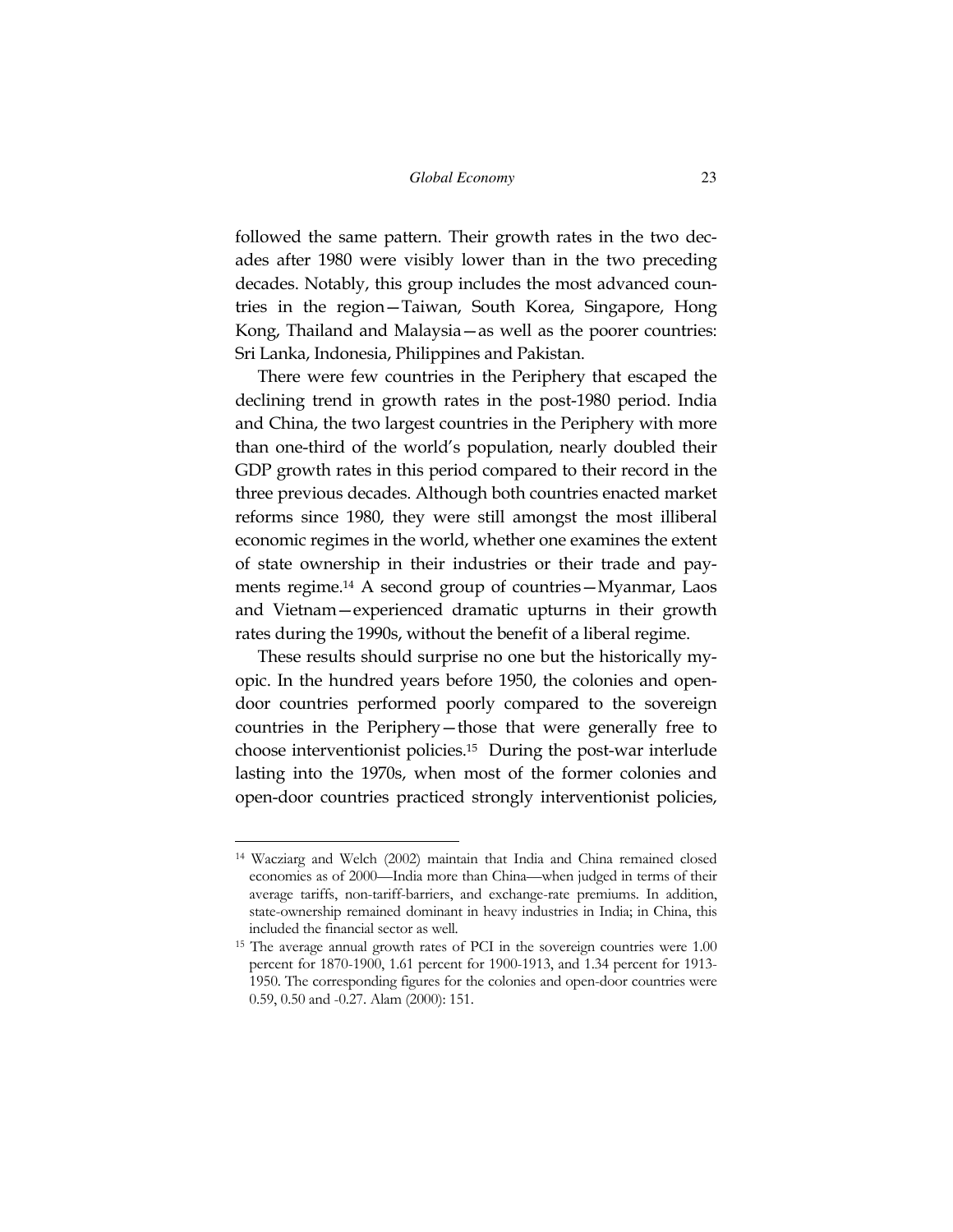they experienced a dramatic acceleration in their growth rates. It is scarcely surprising that the forced return to open-door policies in the Periphery, since the 1980s, has repeated the results from the past. It is not clear how long India and China, the two major countries that have not yet surrendered their economic sovereignty, can resist conversion to neoliberal economic regimes.

The re-centralization of power by Core capital that began in the 1980s was quite swift and mostly non-violent, unlike the centralization that reached its peak in the last decades of the nineteenth century. Perhaps, this is not surprising. The first centralization was a pioneering movement: it involved the creation, extension and deepening of core-controlled systems of transport, trade, finance, investment, cultural instruments, and subordinate classes in the Periphery. It took centuries to establish this system, often involving wars. However, when the colonial powers departed from their colonies, in most cases, they did not fully liquidate these long-established systems of control. While they terminated direct political controls, and ended their military presence, many of the economic and social linkages, though weakened, persisted in most former colonies; only the communist countries severed nearly all their linkages with Core countries. This is what made the second re-centralization easier.

The Core countries began to reinforce their informal systems of control as soon as they lowered their flags over their former colonies. The reinforcements took many forms, including foreign aid, military assistance, joint military exercises, training programs, and foreign investments. When Core countries, now working in unison, articulated their new determinationthrough IMF, World Bank and the OECD-to impose neoliberal regimes on the former colonies in the 1980s, there was little resistance. For the most part, the elites in the Periphery had already been integrated into the hierarchy of power emanating from the Core; they also understood that resistance carried unacceptable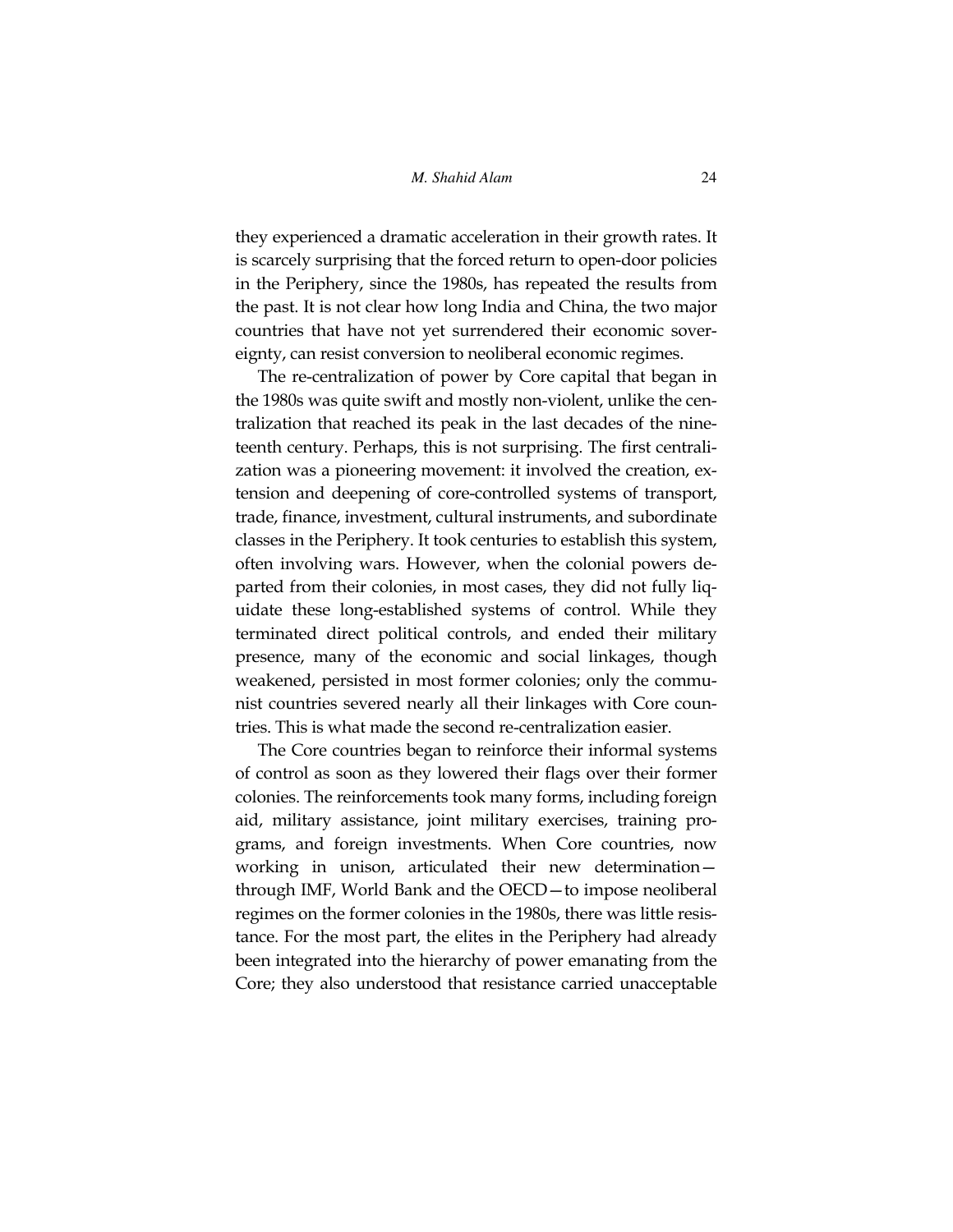costs. There was no popular resistance because re-centralization did not affect the visible symbols of sovereignty. The communist countries too were re-integrated without firing a shot. They were overthrown from within, since they failed to deliver prosperity, freedom or a sense of ownership.

### **Concluding Remarks**

The swift and easy recentralization of the global economy created a paradoxical situation. United States still commanded a massive military force while the combined military strength of its main adversaries was less than a third its former size.<sup>16</sup> This led to calls to downsize the military, an intolerable prospect for the industries whose profits depend on military contracts. This had to be remedied.

The refurbished power of Core capital was creating some domestic problems too. On the one hand, Core capital was eroding the social gains made by workers, consumers, and environmentalists since the 1930s. More importantly, the labor force in the Core countries was beginning to face competition from the growth of industrial production and advanced skills in some countries at the Periphery. They were also losing jobs as Core capital relocated to the Periphery, a process being accelerated by the internet revolution. In addition, Core capital was using its muscle to import cheaper skilled workers into the markets of Core countries. Faced with a sustained decline in their living standards—the first in the history of industrial capitalism—a growing number of people in the Core countries were gravitating towards anti-Corporatist, anti-globalization movements. This too had to be remedied.

<sup>&</sup>lt;sup>16</sup> In 1994, according to Conetta and Knight (1997) US military expenditure was \$288 billion, while that of Potential Threat States was \$167 billion; in 1986 the corresponding figures were \$365 billion and \$550 billion.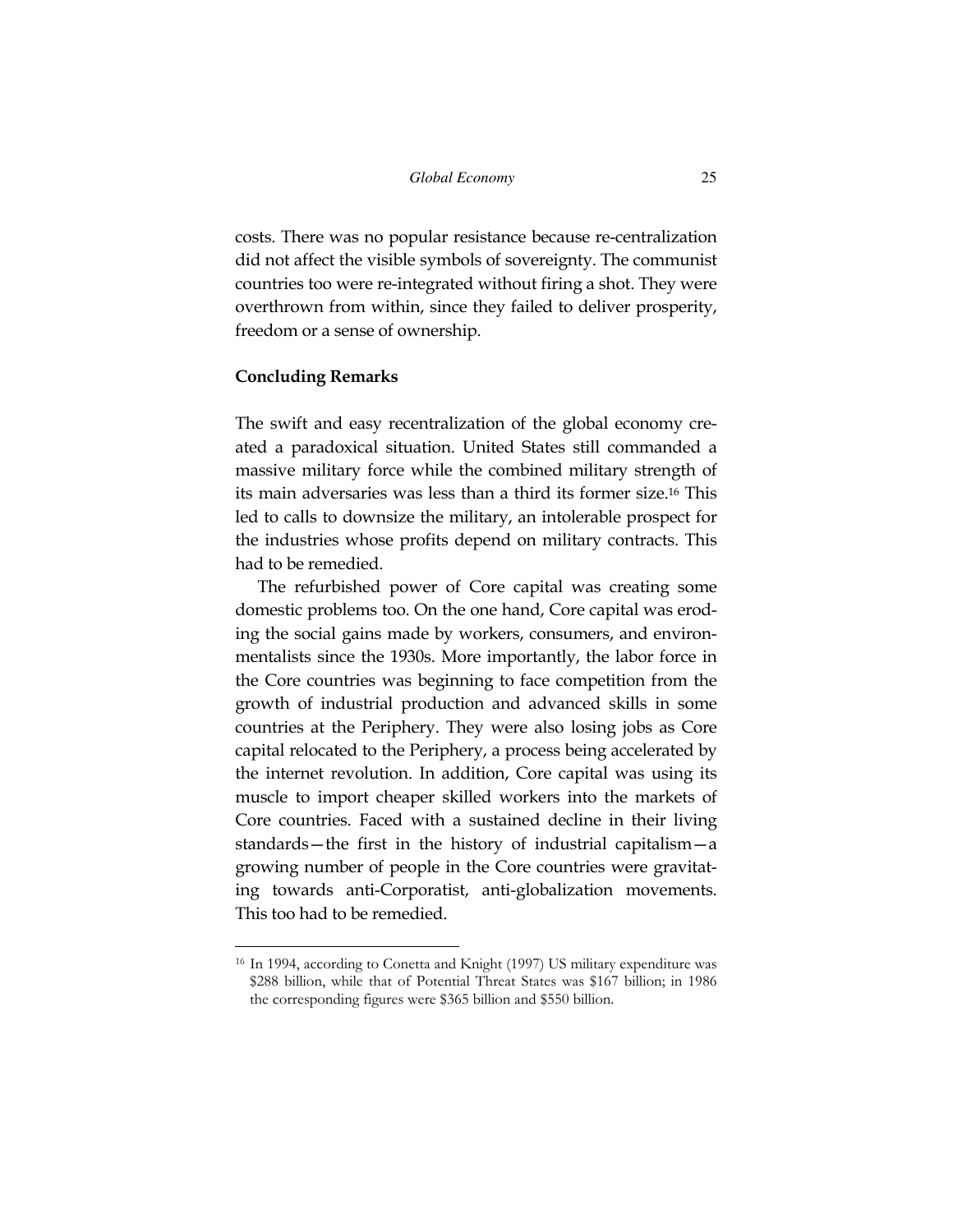#### M. Shahid Alam

These problems would be solved by inventing new enemies. It was in this context that Bernard Lewis (1990) first invented the "clash of civilizations" between the West and Islam. He argued that the Islamist opposition in the Middle East represented "a mood and a movement far transcending the level of issues and policies and the governments that pursue them. This is no less than a clash of civilizations - the perhaps irrational but surely historic reaction of an ancient rival against our Judeo-Christian heritage, our secular present, and the worldwide expansion of both in 1990, that the West was engaged in a veritable clash of civilization with Islam." Three years later, Samuel Huntington (1993) generalized this thesis into a historical principle. At the end of the Cold War, he prophesied, the world is entering a new age, whose conflicts will occur along the fault lines of civilizations, mostly between the West and Islam, and the West and China.

The Clash thesis set up the military machine for capture by powerful special interests and voting blocks within United States. Quickly, the Israeli lobby, Christian fundamentalists, the oil interests, and military contractors joined forces. Each would pursue its specific goal—eliminating threats to Israel's hegemony, Christianizing Islamic societies, capturing oil profits, resisting military cuts-by mobilizing America's redundant military to re-colonize the Middle East. It was not hard selling this imperialist project to Americans. The Arab regimes were easily painted into a corner. They were tyrannies, they possessed weapons of mass destruction, they were an imminent threat to American lives, they opposed Western values, and they threatened Israel. A great nation, the greatest there has ever been, would have little difficulty manufacturing a clash of civilizations when it needed one.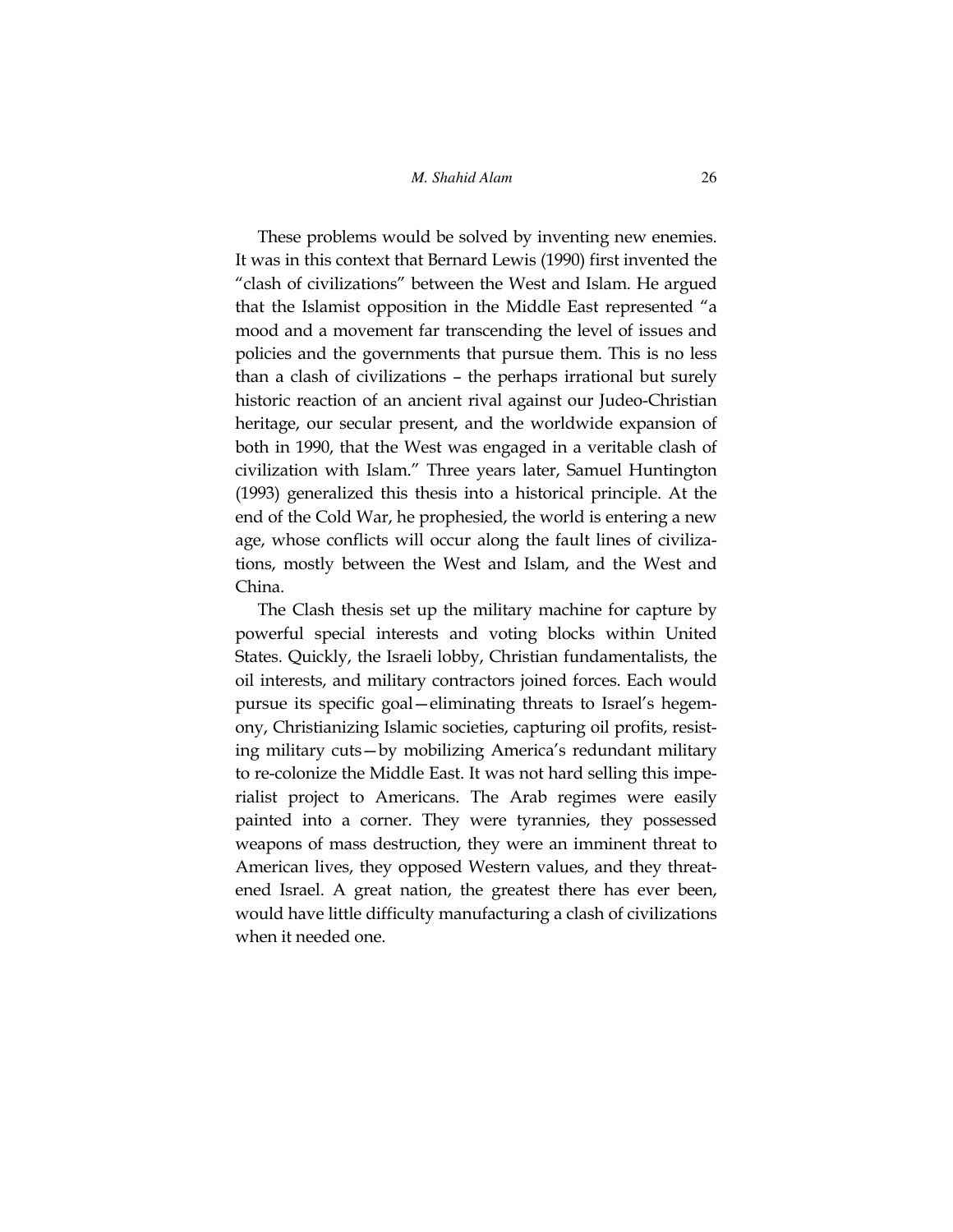*Global Economy* 27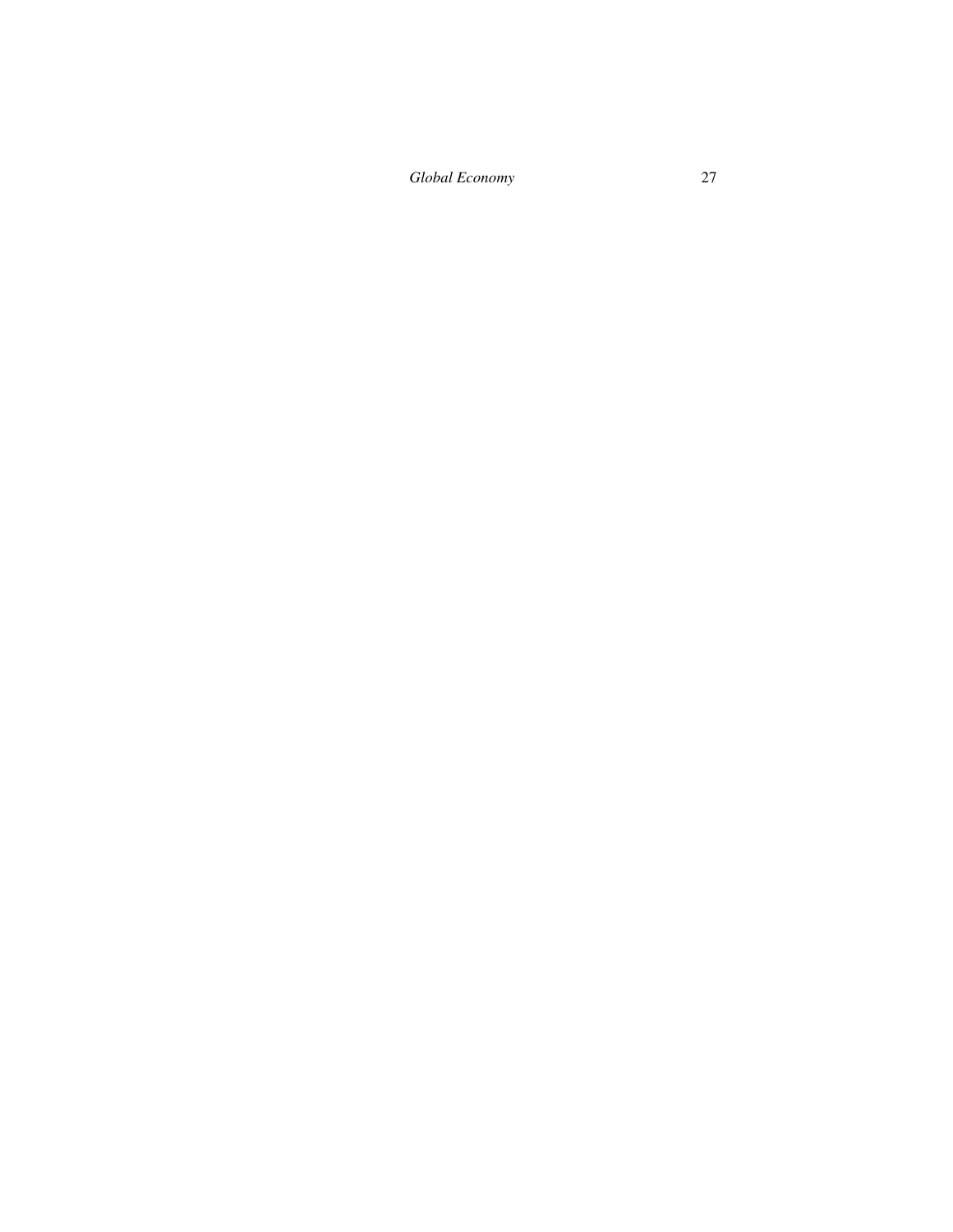#### References:

- Alam, M. Shahid, Poverty from the Wealth of Nations (Houndsmill, UK: Macmillan, 2000).
- Bairoch, Paul "The main trends in economic disparities since the Industrial Revolution," in: Paul Bairoch and Maurice Lévy-Leboyer, eds., Disparities in economic development since the Industrial Revolution (New York: St. Martin's Press, 1981).
- Bairoch, Paul, "International industrialization levels from 1750 to 1980," Journal of European Economic History 11, 2 (Spring 1982): 269-333.
- Conetta, Carl and Charles Knight, Post-Cold War US military expenditure in the context of world spending trends (Project on Alternatives: Defense January 1997): http://www.comw.org/pda/bmemo10.htm#2.
- Duignan, Peter and Lewis H. Gran, "The Marshall Plan," Hoover Digest  $(1997)$ : http://www-hoover.  $\overline{4}$ stanford.edu/publications digest 974 duignan.html
- Headrick, Daniel R., The tools of empire: Technology and European imperialism in the nineteenth century (New York: Oxford University Press, 1981).
- Huntington, Samuel, "The clash of civilizations?" Foreign Affairs (Summer 1993).
- John Williamson, eds., The political economy of policy reform (Washington, D. C.: Institute for International Economics, 1994).
- Levin, Duncan, "The CIA and the price we pay: Law-suit response puts the figure at \$26.6 billion, Baltimore Sun (October 19,  $1997$ :

http://www.gwu.edu/~cnss/secrecy/dloped.html.

- Lewis, Bernard, "The roots of Muslim rage," Atlantic Monthly (September 1990).
- Smith, Adam, The wealth of nations: An inquiry into the nature and